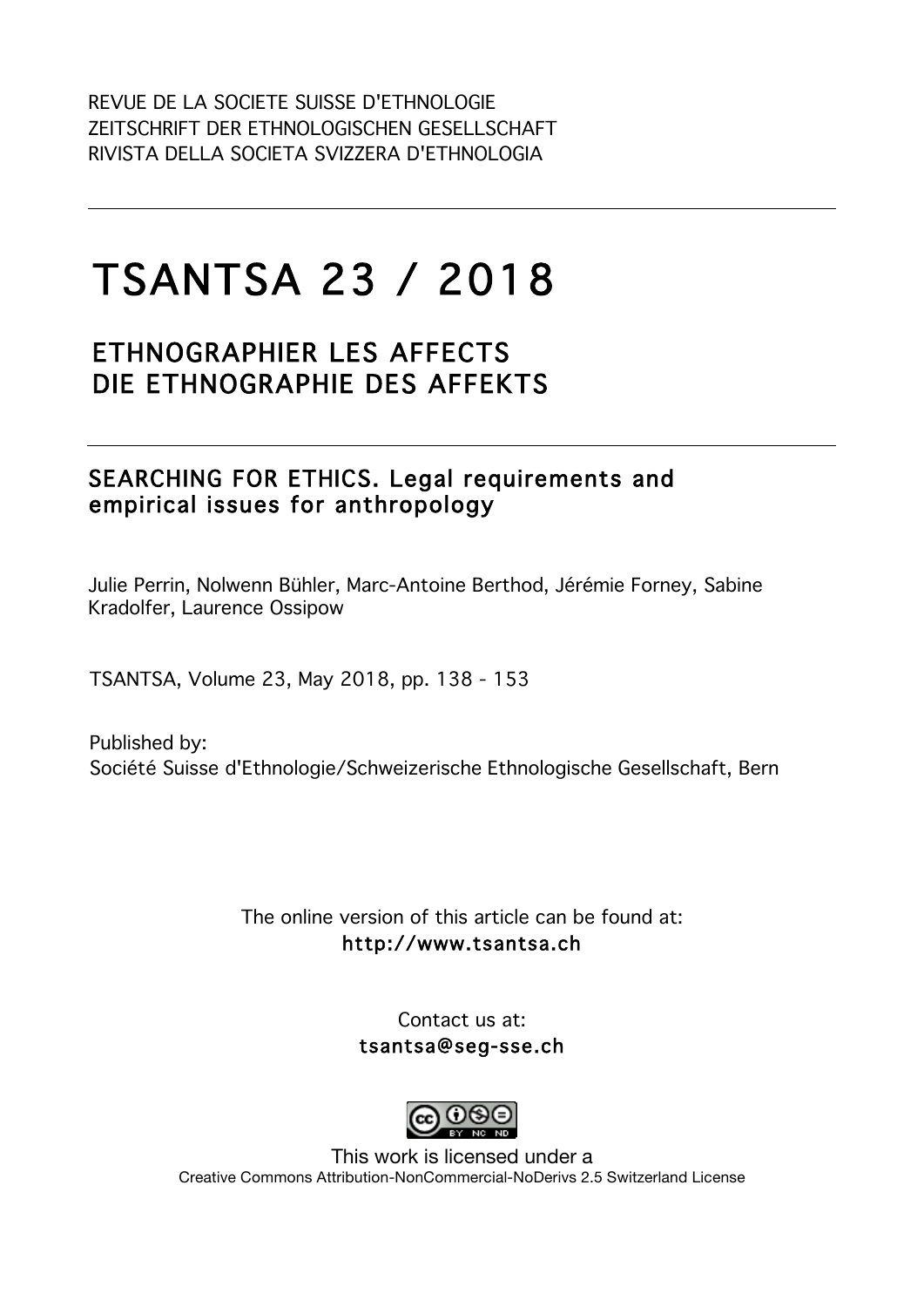**EDTT**

## **SEARCHING FOR ETHICS**

#### **Legal requirements and empirical issues for anthropology**

**Authors:** *Julie Perrin, Nolwenn Bühler, Marc-Antoine Berthod, Jérémie Forney, Sabine Kradolfer, Laurence Ossipow*

#### **Abstract**

This paper analyses the new legal provisions impacting qualitative research practices and contributing to the institutionalization of research ethics in Switzerland. After contextualizing the emergence of new forms of research regulation, it shows how their epistemological assumptions challenge anthropology. It then explores the issues related to the articulation between procedural ethics and processual ethics. Finally, it discusses the different postures which might possibly be adopted by scholars in anthropology and other qualitative social sciences.

**Keywords:** *research ethics, legislation, informed consent, ethics committees, epistemology*

The Ethical and Deontological Think Tank (EDTT)<sup>1</sup> of the Swiss Anthropological Association (SAA)<sup>2</sup> was established towards the end of 2008 in response to debates about the inclusion in the Swiss Federal Constitution of a new article aiming to strengthen the legal framework covering «research on human beings». It sets itself the task of exploring the impact on the research practices of anthropologists of the introduction of a legal framework to be implemented by cantonal ethics committees. The group produced an initial paper in 2010, with the title *An ethical charter for ethnologists? Proposed ethical position of the Swiss Anthropological Association* (Berthod et al. 2010, transl.),

published in issue 15 of *Tsantsa, The Journal of the Swiss Anthropological Association*. The paper aimed to identify the principal ethical challenges linked to ethnographic engagement, making it possible to «reconcile the epistemological specificities of the ethnological approach, its scientific rigour and its responsibility towards research participants» (*op. cit.*: 150, transl.). It proposed a number of areas for reflection on the emerging institutional arrangements regulating informed consent; on confidentiality, anonymity and the return of results to research participants; as well as on the communication of results to researchers working in the same areas or in teaching<sup>3</sup>. The group subsequently

<sup>1</sup> For information on EDTT, see: <http://www.sagw.ch/en/seg/commissions/commission-scientifique/GRED.html>.

<sup>2</sup> Since February 2016, Swiss Anthropological Association is the official translation of Société Suisse d'Ethnologie. Please note that in previous EDTT documents, the translation Swiss Ethnological Society (SES) was used.

<sup>&</sup>lt;sup>3</sup> The proposed ethical position was adopted by members of the SAA at its General Assembly in 2010. The ethical position is available online in French, German and English (SAA 2011).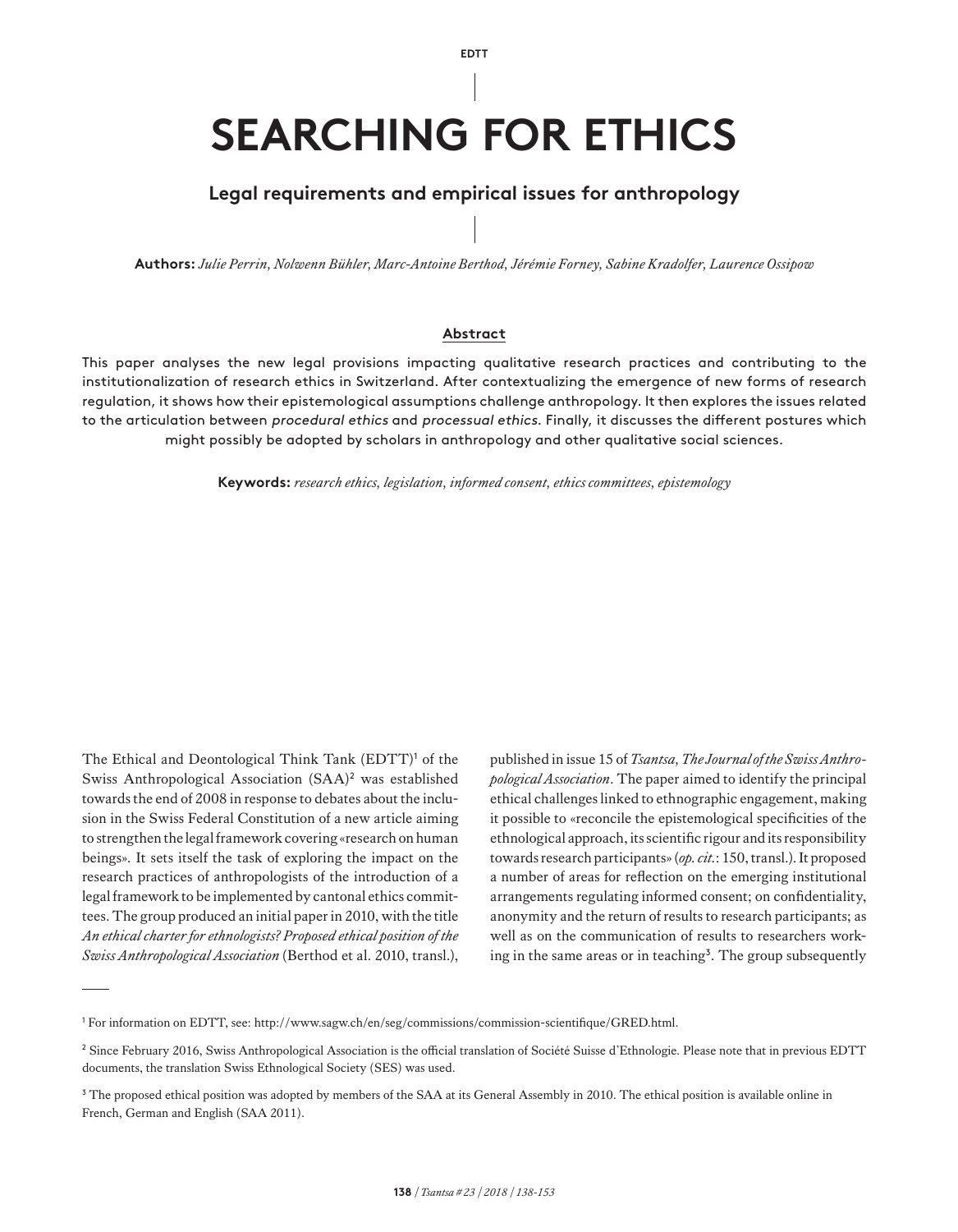edited and published several *Ethical case studies in ethnological research*, written by anthropologists to analyse and comment on concrete experiences4. It also (co)-organized several scientific meetings to encourage group discussion<sup>5</sup>.

#### **Introduction**

The last decade has seen a significant strengthening of the framework covering the social relationships between participants in scientific research and researchers. The extended scope reflects both increased State intervention in the protection of the dignity, privacy and health of research participants and the establishment, on an increasingly transnational basis, of new scientific standards, supported by public bodies responsible for funding research. At the heart of these processes is a collective will to ensure compliance with «good research practice» through the implementation of administrative procedures formalizing the relationships between participants and researchers.

However, it must be recognized that *procedural ethics*  (Felices-Luna 2016) – *i.e.* administrative actions based on legal requirements and aiming to protect participants in advance by means of the application of standardized ethical protocols – are not the same as the *processual ethics* applied in the qualitative social sciences. By *processual ethics* we mean approaches which refer to a comprehensive, relational and positional understanding of research ethics<sup>6</sup> and which adapt their principles to the specifics of each research site. There is a consensus in anthropology that in practice, any system of moral norms includes contradictions and dilemmas and that consequently ethics  $- i.e.$  arbitrating between different normative orders – involves «an adjustment of moral choices depending on contexts and circumstances» (Massé 2016, transl.), that is «an equilibrium to be achieved between the various parties involved» (Felices-Luna 2016: 18, transl.).

This paper brings up to date and develops collaborative work carried out over nearly ten years by members of the EDTT (see preamble). It pursues two objectives. It aims to inform social scientists using qualitative methods<sup>7</sup> about recent changes to Swiss legislation on research ethics, while taking account of reorganizations and the directions which some provisions could take in the near future. Observing that anthropologists have not participated in the current political debates about the new legal requirements, it also aims to promote dialogue on research ethics both within the discipline and with other ones. Our analysis of the various laws regulating research shows that the formalization of the relationship between participants and researchers through a «free prior and informed consent» form is becoming a general requirement. This trend calls into question not only the conditions for the production of anthropological knowledge (in particular, access to funding, field locations and publication in scientific journals) but also whether the epistemological and methodological assumptions specific to anthropology, and other qualitative sciences, are taken into account in public debate relating to the role(s) of science in society and research policies.

<sup>4</sup> These ethical case studies tackle a range of ethical issues, such as those relating to restrictions on access in the field (Lavanchy 2012), private funding for research (Leins 2012), consent to research for persons presenting with a lack of mental capacity (Petitpierre et al. 2013), self-censorship (Madec 2013) and the political role of the researcher (Charmillot 2016). They are all available in digital form on the SAA website ([http://www.sagw.ch/en/](http://www.sagw.ch/en/seg/commissions/commission-scientifique/GRED.html) [seg/commissions/commission-scientifique/GRED.html](http://www.sagw.ch/en/seg/commissions/commission-scientifique/GRED.html)), and on the website of *Tsantsa, the Journal of the Swiss Anthropological Association* [\(http://](http://www.tsantsa.ch/en/edtt/ethic-discussions) [www.tsantsa.ch/en/edtt/ethic-discussions\)](http://www.tsantsa.ch/en/edtt/ethic-discussions).

<sup>&</sup>lt;sup>5</sup> At the SAA annual conference in 2016, the EDTT brought together researchers from different disciplines (anthropology, sociology, bioethics and medical law) at the round table «Searching for ethics: Legal and relational frameworks of research». In 2017, it co-organized a round table on «Ethics in practice: the researcher's perspective», with FORS, the Swiss national centre of expertise in the social sciences. In the same year, the EDTT organized a module on «Ethics and anthropological research» as part of the Swiss Graduate Program in Anthropology, to offer PhD students the opportunity to discuss the ethical challenges they face. We are grateful to the SAA, the Swiss Academy of Humanities and Social Sciences (SASH) and the *Conférence Universitaire de Suisse Occidentale* (CUSO) who have supported the work of the EDTT through financial contributions to the organization of these meetings and events.

<sup>6</sup> Since the 1990s, the corpus of anthropological literature has become substantially richer and, with it, the definitions of ethics. In this paper, we will use the definition proposed by Raymond Massé: «Ethics [is] a space for questioning whether norms are well-founded, or even for an arbitrage undertaken by individuals and groups between the different norms offered by the multiplicity of moral systems (religious, institutional, community etc.) to which they are exposed. [...] It assumes that the individual is aware of the alternatives and has the critical distance necessary for dissent or informed acceptance. In this sense, it is based on the freedom to analyse and make a judgement.» (Massé 2016, transl.)

<sup>7</sup> This paper is addressed to all researchers, teachers and students engaged in an ethnological activity. The terms «ethnologist» and «anthropologist» are used as synonyms.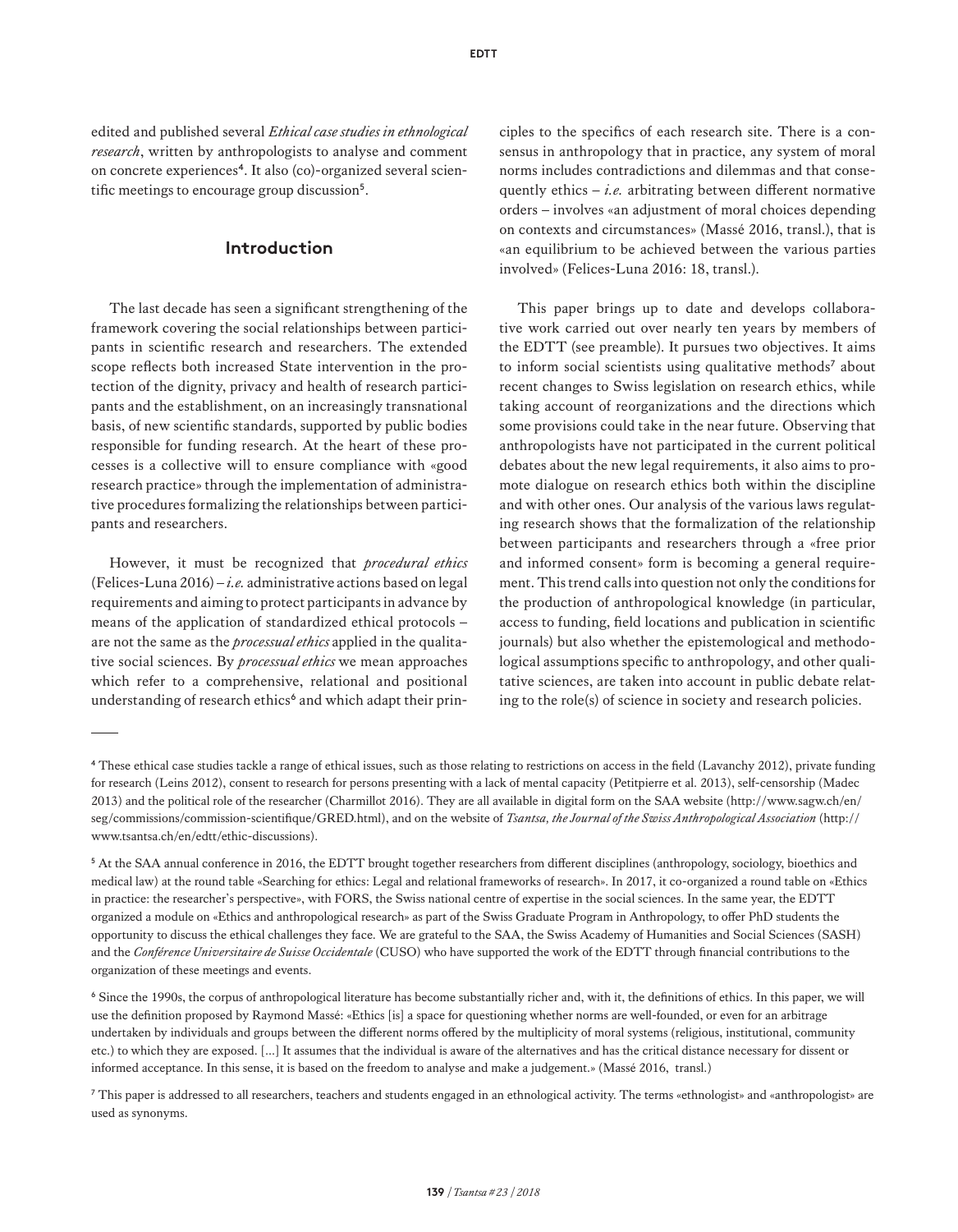**EDTT**

This paper<sup>8</sup> is based on analysis of legislative texts and parliamentary debates, enriched by a range of informal interviews with members of the SAA, staff of Swiss federal and cantonal administrations and colleagues from other disciplines. The first part sets out a number of key developments which have contributed to the emergence of *procedural ethics* (section «From the emergence of new ethical sensitivities to their institutionalization»). It then analyses the changes brought about by the inclusion of Article 118b «Research on Human Beings» in the Swiss Federal Constitution (section «Uncertainty as to the scope of the new HRA»), as well as the reorganization of cantonal ethics committees and the resulting responses of the institutional players (section «Reorganization of cantonal ethics committees and institutional responses»). Finally, describing the issues relating to the complete overhaul of the Federal Act on Data Protection (FADP) currently in progress and the completed revision of the Federal Act on the Promotion of Research and Innovation (RIPA, standing for Research and Innovation Promotion Act), it investigates the way in which consent is becoming a central question at the intersection between law, ethics and epistemology (section «Alignment with European standards and institutionalization of restrictive norms: the revisions to the FADP and RIPA»). The second part of the paper focuses on the tensions between *procedural ethics* and *processual ethics*. It first highlights how anthropological debate has contributed to the inclusion of power relations between participants and researchers in the analysis (section «Field relations, power relations?») and then sets out the conditions for scientific knowledge said to be ethical from the perspective of our discipline (section «Ethical science, good science?»). Finally, noting that anthropologists have not contributed to political debates on the new legal requirements, it discusses three possible positions that might be taken in response to the formalization of the relationships between participants and researchers required by certain legal provisions through a «free prior and informed consent» form (section «Moralism, pragmatism and dialogue: postures and alternatives»).

#### **Plurality and changes of normative orders**

#### From the emergence of new ethical sensitivities to their institutionalization

Since the end of the Second World War, and following the public disclosure of various scandals, scientific research has been the subject of a series of interventions led by professional associations, by universities, and by States<sup>9</sup>. Reflecting increasingly acute sensitivities as to research ethics, voices were raised both within and outside the academic environment, denouncing scientific practices considered to be «unfair» «dishonest» or «bad», or even to be «harmful» and «dangerous». This gave rise to the ethical codes of the professional associations and other university charters, which aimed to regulate the practices of their members through the adoption of guiding principles.

During the 1990s, the development of accountability and audit regimes also helped to reinforce the framework for research by requiring researchers both to deliver a transparent account of their practices and to avoid creating risks that would be borne by the institutions to which they belonged (Amit 2000, Strathern 2000, Boden et al. 2009, Jacob et al. 2007, Lederman 2006a). Among the various measures taken, it is appropriate to highlight the importance of Institutional Review Boards (IRB), which were first developed in the English-speaking world and subsequently spread to other countries. These committees are responsible for assessing research proposals on paper before the

<sup>&</sup>lt;sup>8</sup> We are very grateful to all those who agreed to share information with us for their stimulating reflections on recent developments in legal frameworks relating to research ethics. This paper has also benefited from the valuable comments of Claudine Burton-Jeangros, Professor of sociology and member of the University of Geneva Research Ethics Board (*Commission universitaire d'éthique de la recherche*), and of Anne Lavanchy, Professor of anthropology at the University of Applied Sciences and Arts for Social Work in Geneva. We deeply thank them for their careful readings of a previous version of this article. We also warmly thank Andreas von Känel (Institute of Anthropology, University of Neuchâtel) for his precious advice on English editing. We nevertheless remain entirely responsible for the limitations of this paper.

<sup>&</sup>lt;sup>9</sup> The revelation, in 1947, of the experiments carried out by Nazi doctors on people in concentration camps constituted one of the first scandals that led to the development of the Nuremberg Code in 1947. The Tuskegee experiment, carried out between 1930 and 1972, studied nearly 400 African-American men suffering from syphilis, withholding treatment with penicillin, which was discovered in 1947. Their doctors were complicit. This experiment was one of a number of medical scandals in the United States that contributed to the drafting of the Helsinki Declaration by the World Medical Association in 1964 and later to the Belmont Report by the US government in 1978 (see, for example, Lederman 2006a). All these documents state that the interests of the subject should have priority over the interests of society. It should be noted that, as far as we are aware, the revelation of experiments carried out on prisoners in the military bacteriological research unit of the Imperial Japanese Army between 1932 and 1945 does not appear to have played any particular role in the development of codes. In the case of anthropology, the use of anthropologists by the US administration during the Vietnam War was condemned by the American Anthropological Association and gave impetus to the introduction of the first ethical code adopted by the Association, in 1971. The introduction of the code did not however, put an end to debate (see, for example, Assayag 2008).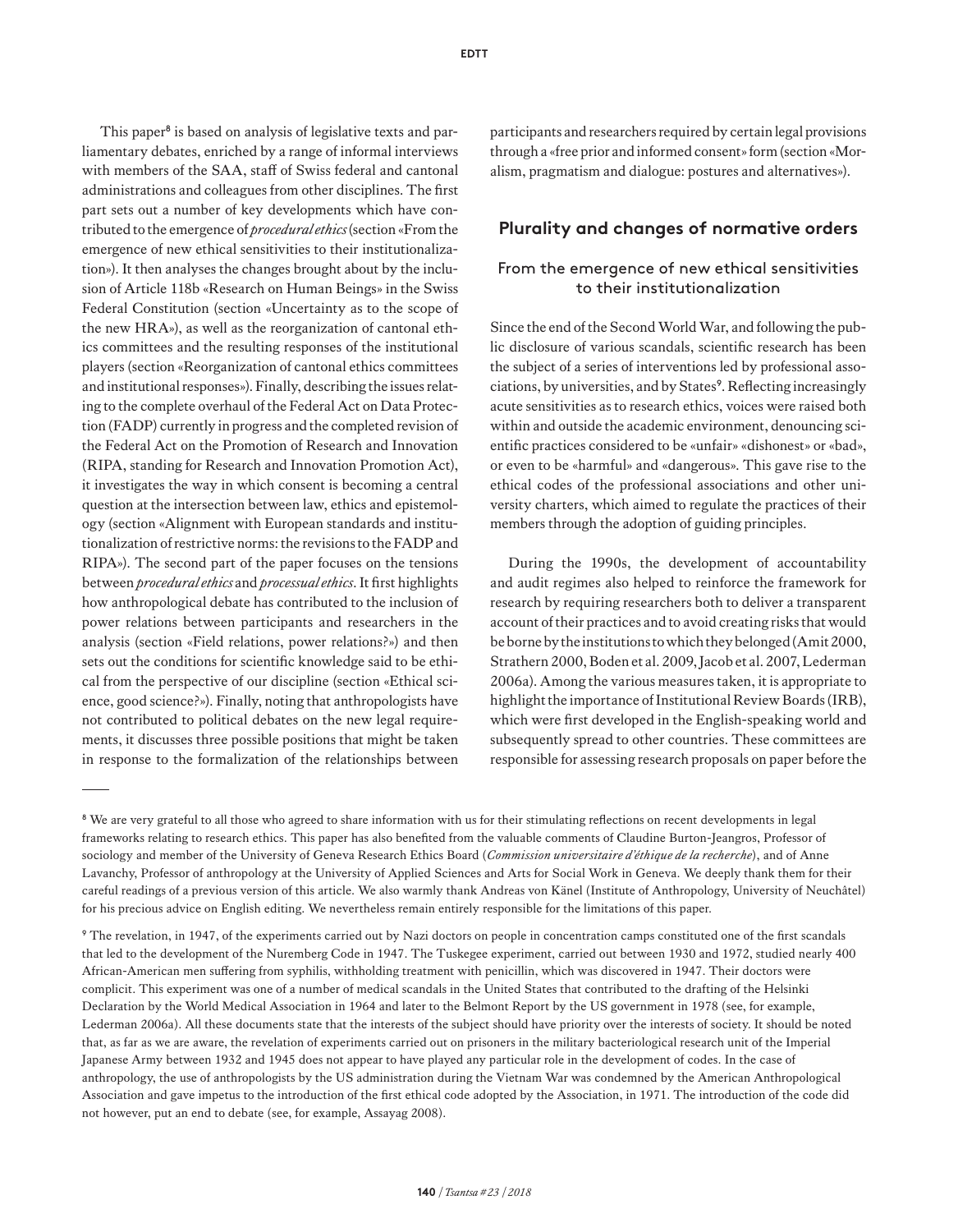start of the project, with the aim of protecting participants as well as and funding and research institutions, and of checking that ethical principles are respected.

Interestingly, Daniel Cefaï and Paul Costey (2009) note that principles laid down by IRBs are similar in essence to those contained in the Nuremberg Code: (1) respect for individuals as autonomous agents, particularly individuals considered to be vulnerable, who have a right to increased protection (minors and people in a vulnerable position because of social disadvantage, stigma, mental incapacity or disability); (2) care for research participants, which implies that research should not be carried out if it could cause harm to the individuals involved without delivering results of benefit to all the communities in scope; (3) fairness, which requires that research participants should be selected in a way that does not unfairly disadvantage groups that could benefit from the research. Following these principles, IRBs ensure that the protection afforded to research participants is sufficient (in particular, anonymity and protection of personal data) and that the value of the research is established (taking account of its objectives, methodology and procedures).

While the application of the protocols to be followed seems to be straightforward for hypothetico-deductive approaches involving set questions, defined timing and a predetermined sample of participants (Lederman 2007, cited in Fassin 2008: 132), this is more delicate for anthropological research, in which questions evolve as the research progresses and results are generalized by reference to delimited data sets. As noted by many writers on anthropology (Plankey-Videla 2012, Murphy et al. 2007, Shannon 2007, Hammersley 2006, Wax 1980), the requirement for «informed consent», which is at the heart of the *procedural ethics*  of IRBs, is problematic when this research approach is adopted.

It can, certainly, be readily accepted that the requirement for «informed consent» could be applied without too much difficulty to the conduct of semi-structured interviews. However, the organization of predetermined samples is not always possible as anthropologists do not always know in advance with whom they will conduct interviews (Dequirez et al. 2013). Moreover, the requirement for signature of a consent form can lead to distrust among interview participants, although the establishment of a relationship of trust, sometimes patiently constructed over time, is fundamental to the work of the ethnographer. It should also be noted that research protocols submitted to IRBs do not take account of informal interview situations – which may amount to simple «conversations» (Olivier de Sardan 1995) – during which anthropologists arrive at an understanding of a great deal of data produced during their observations. Compliance with the requirement for systematic informed consent is therefore difficult in research conducted by participant observation, even when the role of the anthropologist is clearly understood and has been negotiated in advance with the institutions and groups under study. As highlighted by Rena Lederman, this difficulty has two dimensions: the informality of some field situations, that is «the undemarcated moments of ethnographic practice when ‹research› and ‹daily life› are inextricable» (2006a: 477); and participant observation, the specificity of which is to «plac[e] contextual control into the hands of research participants» (*op. cit.*: 479). In addition, it is hardly realistic to envisage a request for the signature of a document confirming consent at the time of every observation, even without counting the risk of disrupting ongoing interactions and the work in progress.

These methodological issues go some way to explaining the complex relationship, sometimes involving resistance, between anthropologists and the institutionalization of *procedural ethics*. Anthropologists point to the need for a degree of prudence with respect to formal restrictions, the application of which could in some circumstances be detrimental not only to the quality of research, but also to the people concerned (Hammersley 2009). Tensions generated by different methodological understandings of the use of informed consent and its implications, recall us the increasing awareness of the political dimension of the relationship between anthropologists and the societies they study, which arose in the profession in the 1970s. Since then, a requirement for reflection has been developed (Blondet et al. 2017), calling on researchers to analyse and interpret their presence in the field as part of the construction of knowledge, thus going significantly beyond the simple question of informed consent as practised in the biomedical sciences (Hoeyer et al. 2005). As we will see, awareness of the political dimension of research has led anthropologists to develop *processual ethics*. Such ethics tend to be characterized by dialogue, reciprocity, and the maintenance of trust, which is often the basis for the relationship with research participants<sup>10</sup>. This approach of ethics is shared by other qualitative social sciences (see for example Burton-Jeangros 2017, Ritterbusch 2012). However, *pro-*

<sup>&</sup>lt;sup>10</sup> As demonstrated by Martina Avanza (2008) through her research on a xenophobic movement, not every relationship in anthropological research is characterized by empathy and mutual trust. Her analysis highlights two points: that, for researchers, putting ethical principles into practice consists in an arbitrage which often involves taking into account the interests of social actors who do not participate in the research (in her case, the individuals who were the targets of xenophobic speeches and actions); and that critical and thoughtful analysis of the investigative relationship with the research participants provides a minimum safeguard ensuring that the issues related to the presence of the researcher in the field are taken into account (on this subject, see Bouillon et al. 2005).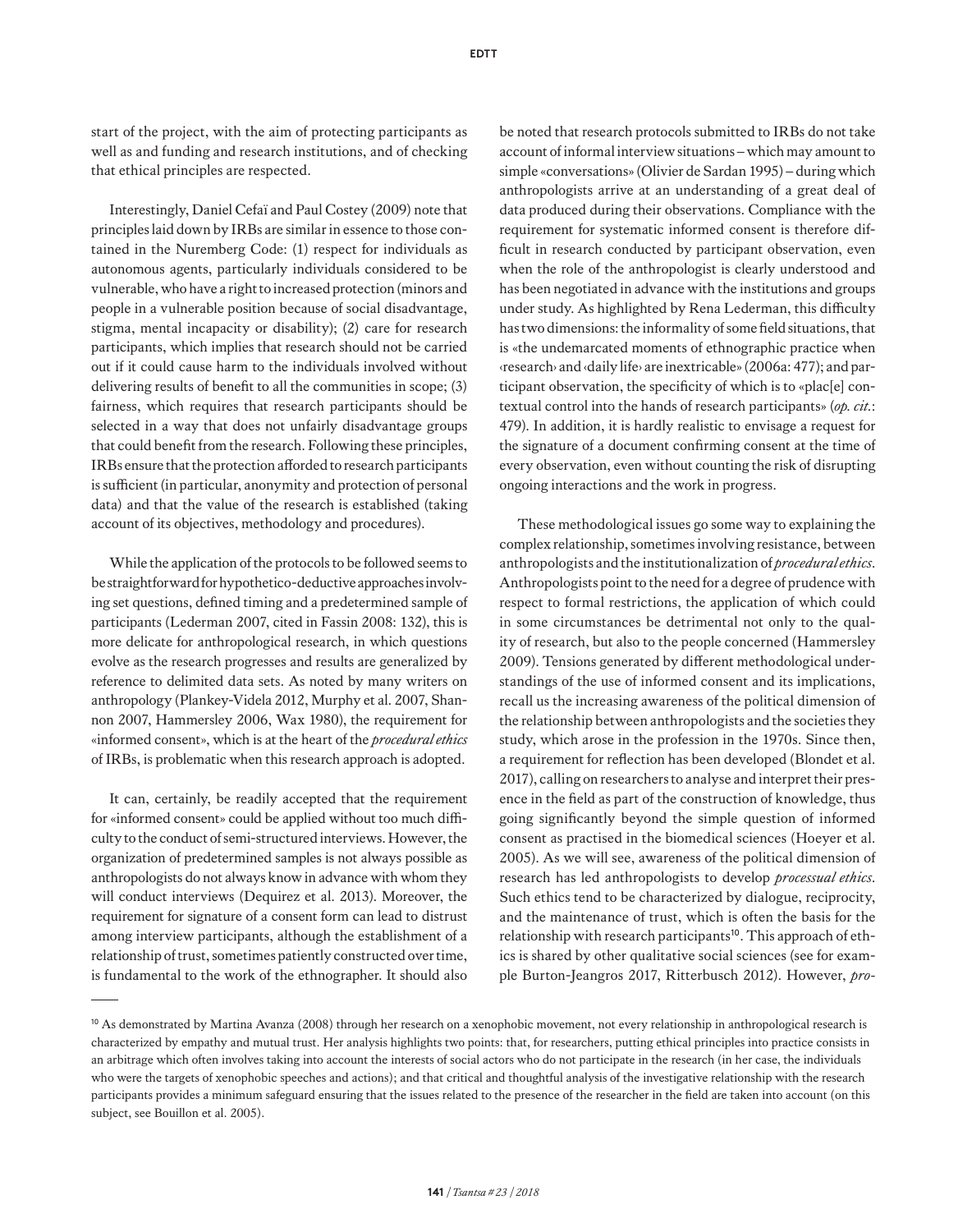*cessual ethics* cannot now develop independently of the legal context which, going beyond the IRBs themselves, is tending to make the requirements applying to any research initiative more specific and more rigorous. We shall now explore the extension of State intervention in the practice of research through the introduction or revision of three federal laws: the Federal Act on Research involving Human Beings (HRA), the Federal Act on Data Protection (FADP) and the Federal Act on the Promotion of Research and Innovation (RIPA).

#### Uncertainty as to the scope of the new HRA

Switzerland offers an interesting example of the movement towards increasing regulation of research through the establishment of standardized ethical protocols, as the strengthening of its legal framework has taken place recently. For many years, protection of individuals participating in research was missing in the laws. At the time of the first law on the funding of universities in 1968, it was the transfer of knowledge to younger generations and collaboration between researchers that were identified in the first article as «good scientific practice» (Assemblée fédérale 1968: 10, transl.). With the creation of a legal basis for the allocation of funds to research institutes in 1983, new principles were included in the concept of «good scientific practices» (art. 2 and 3): respect for freedom of teaching and research; respect for the diversity of opinions and scientific methods; encouragement of the new generation of scientists and maintenance of the quality of research potential; and international scientific cooperation (Assemblée fédérale 1983: 1087-1088). In the same way, the «good scientific practices» set out in the RIPA in 1983 aim first and foremost to prevent the use of federal government subsidies for commercial purposes (art. 7), ensure public access to the results of the research (art. 28) and ensure that research is not without scientific and general value (art. 29).

The political will to change the Swiss Federal Constitution by including an article on «research on human beings» constitutes a notable change of direction in the legal frame-

work for scientific ethics<sup>11</sup>. The constitutional article 118b was approved in a referendum on 7 March 2010 and provided the legal base for the creation of the new HRA. It follows a scandal concerning illegal clinical practices<sup>12</sup> in Switzerland and is motivated by the radical changes in biomedical research based on the great quantity and availability of personal data in digital form – genomic, clinical, and health. Its objective is to «protect the dignity, privacy and health of human beings involved in research» (Art. 1, transl.). As a corollary, the law seeks to create conditions favourable to research, guarantee its quality and ensure its transparency. It should be noted that the law does not apply to any given academic discipline but to the field of health in which research activities are undertaken, to the research questions envisaged and the methods used.

Interpreting the scope of the HRA is an important challenge, given the open definition of the field of health to which it applies. In the consultations held during the development of the HRA, to which the SAA made an active contribution, the Swiss National Science Foundation (SNFS, *FNS* in French) certainly welcomed the proposal to establish a legal framework of this sort, but highlighted a number of weaknesses present in the first drafts of the law. In a press release of 31 May 2006, it stressed in particular the ambiguous definition of the scope «research in the field of health» and pointed to potential adverse consequences: «In addition to medico-biological research, it [the description] could include all empirical research in the social and behavioural sciences. The SNFS considers that the law should instead be limited to cover only those areas where scientific research could have an actual impact on the health of the individuals involved» (FNS 2006: 1, transl.).

In the act eventually adopted, the definition was modified to take account of these reservations. The scope is now defined as follows in the first paragraph of article 2: «This Act applies to research concerning human diseases and concerning the structure and function of the human body, which involves: persons; deceased persons; embryos and foetuses; biological material; health-related personal data» (Assemblée fédérale 2011: 1, transl.). While the definition has become more precise, it nev-

<sup>11</sup> Note that the Swiss legal framework for scientific ethics has also been changed in 2006, after the acceptation by popular vote of a new constitutional article concerning the financial aid to universities. It introduced accreditation and quality assurance processes (Conseil fédéral 2009).

<sup>&</sup>lt;sup>12</sup> Known as the VanTX affair. For several years, a Swiss research and development company had recruited volunteers, mainly from Estonia, to participate in clinical trials in Basel. The research participants did not receive adequate information, the consent form was not translated into their mother tongue or in a language they understand well enough. Clinical trials were planned on a very short term and participants were sent back home immediately after without medical follow-up. In addition, the activities were carried out without notification to the Estonian authorities, which is illegal according the Estonian legislation. In the spring of 1999 the scandal broke, drawing attention to the lack of State regulation of clinical trials in Switzerland. Strikingly, the role of this affair in the creation of the HRA was not recognized in discussions among social science researchers around the new HRA (Perrin 2017).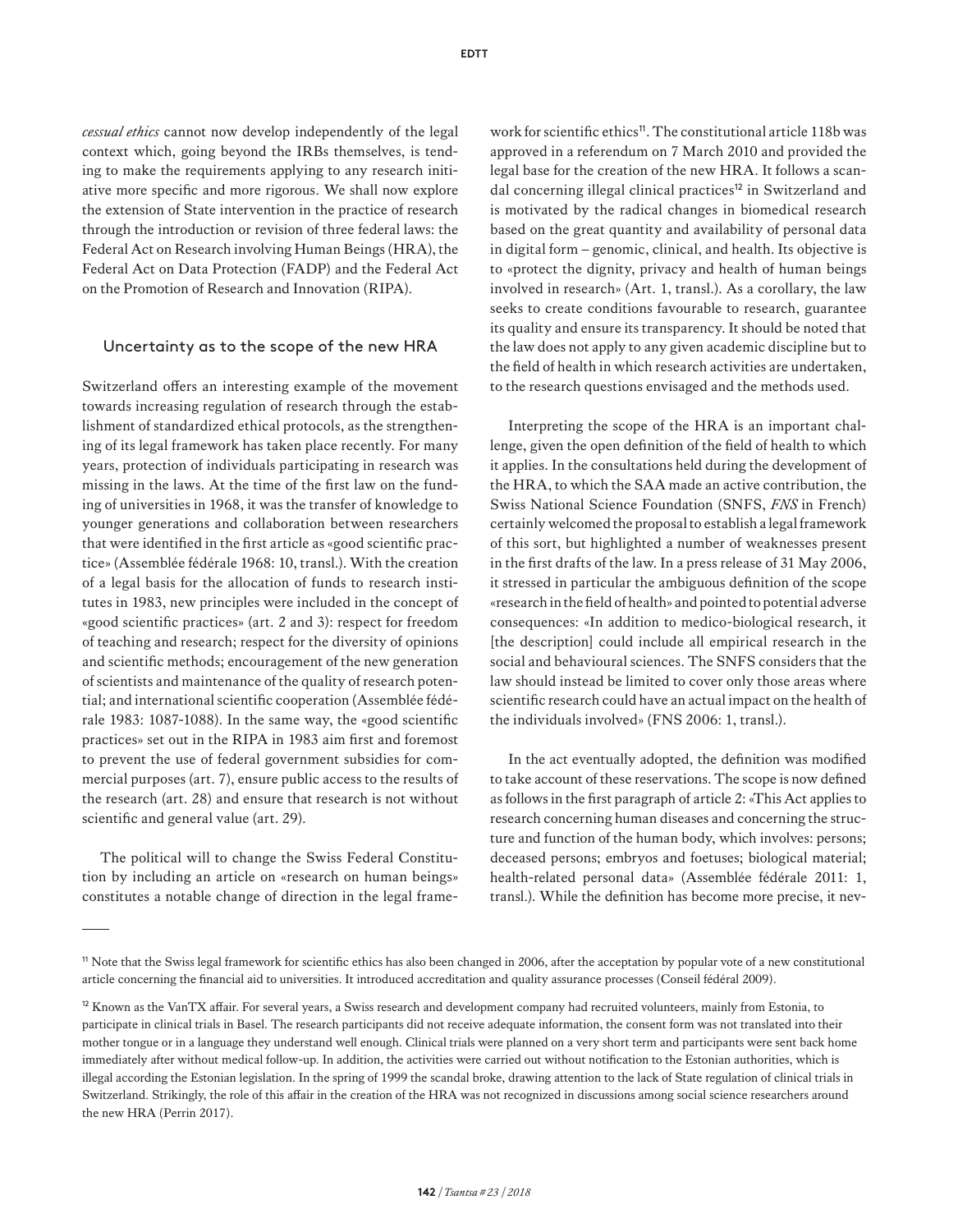ertheless remains ambiguous in relation to many research projects in the qualitative social sciences<sup>13</sup> which collect personal information – often in an indirect manner – related to health.

An ethicist at the Swiss Federal Office of Public Health (FOPH), responsible for communications on the regulation of research on human beings, whom we contacted, said on this point: «For the social sciences, only those projects which crossreference health-related data with data including biomarkers (biological or genetic material) such as laboratory test results are within the scope of the law» (interview notes, transl.). According to a member of a cantonal ethics committee, while health-related data may be collected in a range of ethnographic research projects, only those projects which actually aim to produce knowledge in a medical or health field are within the scope of the law. According to a member of another cantonal ethics committee, it is access to medical files as research material that constitutes a determining criterion, even if most decisions are taken on a case-by-case basis. This highlights both the lack of clarity around the practical application of the law in relation to ethnographic projects and the margin of interpretation left to cantonal ethics committees. The extent of the HRA thus remains partially undefined, in spite of attempts at clarification by the FOPH in 2013 and by Swissethics<sup>14</sup> in 2014 and 2015.

Initiatives have been taken at various levels to tackle these uncertainties<sup>15</sup>. In 2015, the Swiss Academy of Medical Sciences (SAMS, *ASSM* in French) published a practical guide, revised and amended to take account of the HRA. The guide, which is recognized by Swissethics as a useful tool, reviews the main issues relating to the HRA and sets out the «good practices» which should be followed. It stresses the importance of avoiding an over-literal interpretation of the legislation: «[…] continual critical questioning of established ethical standards is essential, not only within the scientific community but also by the general public» (ASSM 2015: 18, transl.). The guide recognizes that the definition of the scope of the law is open to interpretation and that it is being applied on a caseby-case basis. One of the points raised is what constitutes and does not constitute «research», on the model of «quality assurance projects». In cases of doubt, the guide recommends that advice should be sought from cantonal ethics committees<sup>16</sup>.

These uncertainties are creating dissatisfaction among researchers and amendments to the law are already expected in 2019-20. One of the central questions that should be resolved is whether the scope of the HRA should be clarified or whether ethical procedures should be extended to all research projects, whatever the field of study and the discipline. Meanwhile, all those involved, institutions and individuals, are doing their best to interpret the legal framework, depending on their position in the scientific research supply chain, from funders to researchers.

The SNFS is thus leaving it to those who submit research proposals for funding to decide whether their project requires an ethical assessment. It is therefore the researchers who must tick the box to state whether or not their project constitutes «research involving human beings». If applicants do not tick this box, it is not within the SNFS' terms of reference to check that the research complies with the HRA. Researchers must therefore use their own resources – or the support of the institution for which they work – in order to decide whether their projects fall within the HRA, and consequently adjust them with the procedures specified by each cantonal ethics committee.

#### Reorganization of cantonal ethics committees and institutional responses

Following the coming into force of the HRA, the cantonal ethics committees, which had often developed within university hospitals, were reorganized in terms of region, size and membership, with a view to optimum rationalization of their

<sup>&</sup>lt;sup>13</sup> It should be noted that researchers in the quantitative social sciences also have questions about appropriate methods of evaluation for their projects and that projects using mixed methods raise yet another set of questions.

<sup>14</sup> Swissethics is a public interest association (*association d'utilité publique*) founded in 2011. Its purpose is «to ensure coordination between cantonal ethics committees to enable consistent application of HRA and to encourage exchange of information and opinions» (Swissethics 2016, art. 2.1, transl.).

<sup>&</sup>lt;sup>15</sup> It should be noted that these initiatives are mainly carried out by representatives of the medical sciences, as clearly shown by the model of «general consent» developed by SAMS and Swissethics, which is currently undergoing a second round of consultation (ASSM 2016). Under certain conditions, the HRA allows the establishment of a «general consent» through which participants may accept the use of their data and samples in subsequent research projects.

<sup>&</sup>lt;sup>16</sup> Since 1<sup>st</sup> January 2016, submission of research projects to cantonal ethics committees should be through the BASEC (Business Administration System for Ethics Committees) internet portal. The submission form provides clarification for the researcher on whether their project requires review by a cantonal ethics committee.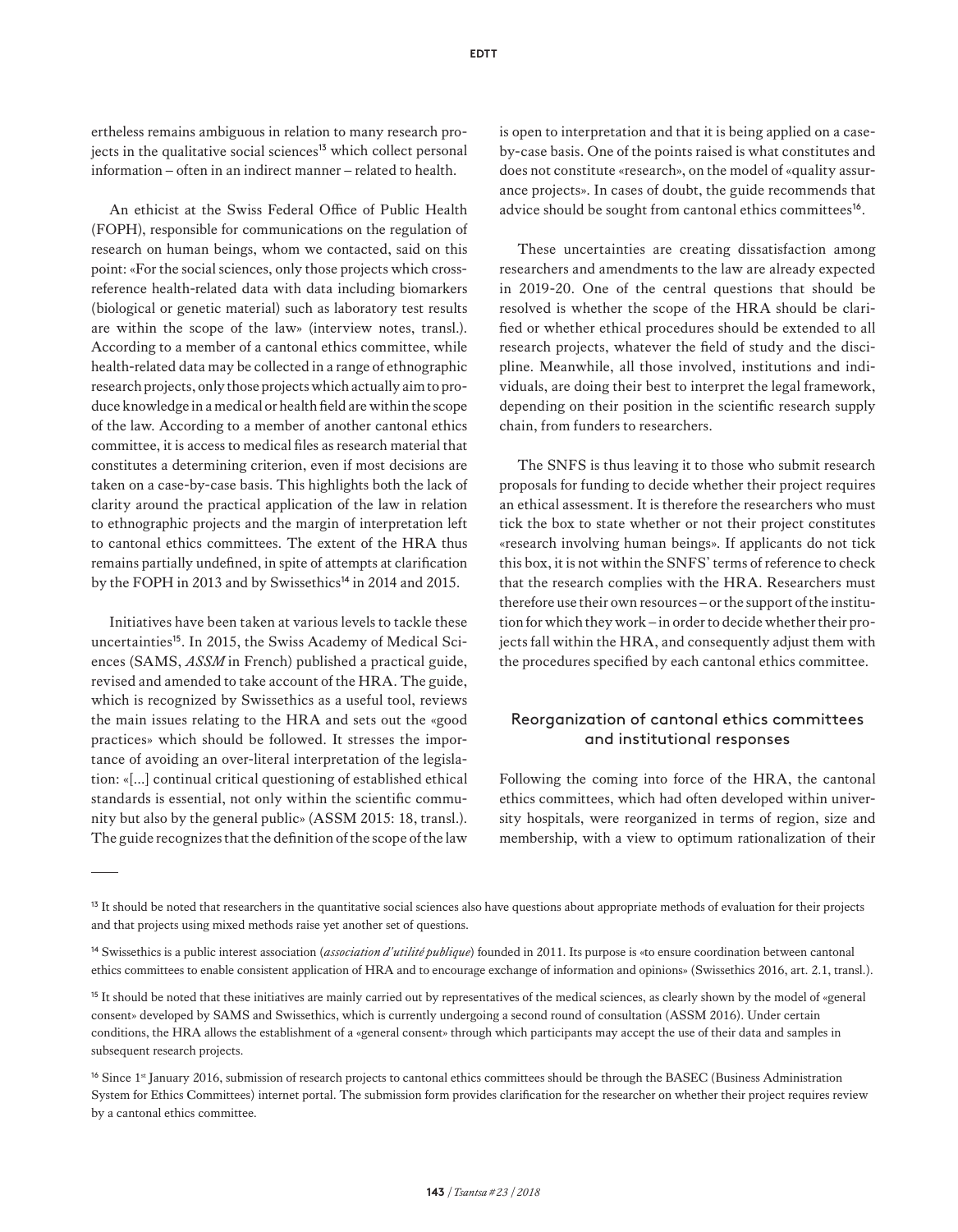operations. Cantonal and regional committees on the ethics of research involving human beings were put into place with the objective of optimizing available resources and managing applications for assessment, which vary in number between cantons.

Committee members generally have a background in biomedical science or the law. As an example, the Geneva ethics committee, at the time of drafting of this article, has 38 members, of whom only eight are not members of the medical or a paramedical profession<sup>17</sup>. Moreover, although this committee is the first in Switzerland to include a patients' rights advocate, it does not have a single member representing the qualitative social sciences. This significant under-representation shows not only that researchers using qualitative methods do not consider that such ethics committees, which focus first and foremost on biomedical research, are relevant to them; but also that they have a different understanding of ethical questions, as we will discuss below.

In response to the institutionalization of *procedural ethics*, to the demand from funding bodies and scientific journals for ethical guarantees, and to the uncertainty as to the scope of the HRA, some attempts at adjustment have recently been suggested. A number of universities have taken the lead, by introducing their own bodies to regulate ethical issues internally. Although there are wide variations in institutional practices, a general tendency is emerging: to strengthen procedures relating to research ethics, taking account of the HRA legal framework.

The institutions are now taking more assertive positions by means of various strategies, ranging from a requirement for regulation by IRBs to which recourse is compulsory (including for student coursework) to leaving the assessment to research teams (Burton-Jeangros 2017). Some higher education institutions are opting for a non-regulation of this question and offer no general guidance on research ethics. Others encourage reflection on academic integrity, focusing on issues of fraud or plagiarism.

In regard of the formal requirements for research within the HRA, none of these initiatives can substitute for the cantonal ethics committees. They are nevertheless intrinsically linked to the legal requirements and operate where appropriate as a point of articulation between funding bodies – the SNFS or, often, private foundations –, the universities, cantonal ethics committees and researchers. As an illustration of this intermediary role, the institutional ethical review board put in place by the University of Neuchâtel presents itself as a point of contact between researchers and the cantonal committee. In particular, it offers support for the assessment of ethical issues enabling a decision to be taken on whether (or not) it is necessary to submit an application to the cantonal committee, while taking account of the concerns of the researcher. It also promotes training in research ethics for researchers.

#### Alignment with European standards and institutionalization of restrictive norms: the revisions to the FADP and RIPA

While the HRA has brought the issue of research ethics to the forefront of debate within the qualitative social sciences<sup>18</sup> and contributed to its institutionalization, the implications of the total overhaul of the FADP have remained obscure. However, difficulties reported to the EDTT by researchers who are members of the SAA point to obstacles to the conduct of research projects arising not from the HRA but from the FADP. What is this law and what are its implications for anthropologists? The FADP aims to protect individuals and legal entities (companies and associations) from adverse effects – affecting privacy, reputation or creditworthiness, or giving rise to the possibility of surveillance – resulting from the processing of personal data. The concern to protect data in a society marked by increasing opportunities arising from information and communication technologies was reflected as early as 1971, in a first parliamentary motion. This was followed by two parliamentary initiatives, recorded in 1977, calling for the development of a federal law on data protection (Conseil fédéral 1988: 434). The FADP was finally passed in 1992. It aims first and foremost to achieve a balance between the needs of the economy and industry, on the one hand, and the protection of the individual, on the other. However, medical research is a very substantial component of it, because of the specific issues raised by the lifting of medical secrecy for research purposes. Considering that this constitutes a public good, the FADP authorizes the processing of personal medical data for research purposes subject to informed consent (*op. cit.*: 529-530).

Other research activities are also affected, although marginally, by the regulation of data processing. The messages accompanying the original law and its current revision (*op. cit.*, Conseil fédéral 2017) recognize the specific characteristics of research, which is placed in the same category as planning

<sup>&</sup>lt;sup>17</sup> There are two lawyers (*avocats*), one legal expert (*juriste*), one patients' rights advocate, one minister of religion, one chaplain, one technical and skills transfer associate and one biostatistician.

<sup>18</sup> See for example: Burton-Jeangros (2017), FORS (2017), Berthod et al. (2010), Swiss Sociological Association (2007).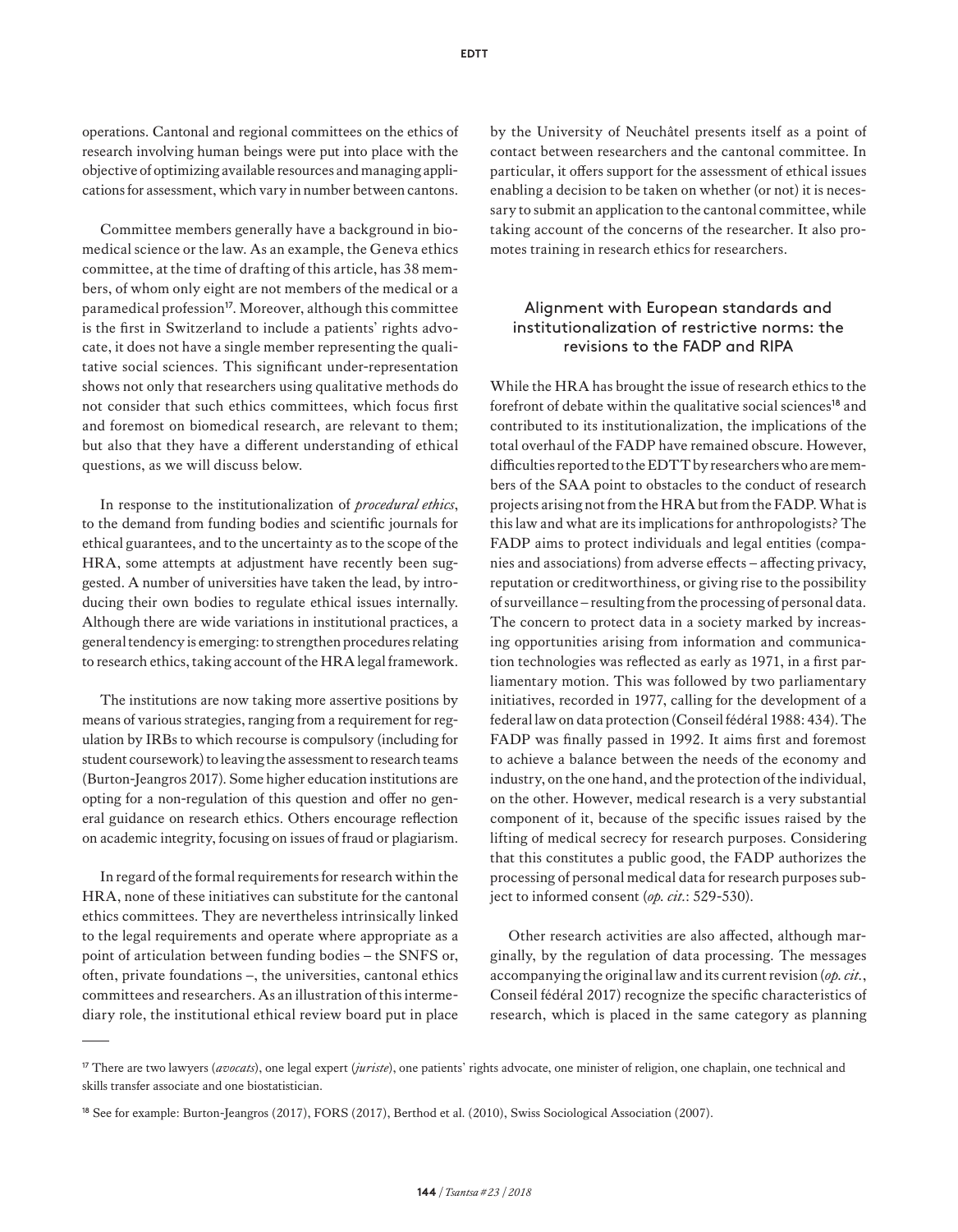and statistics, because their purposes do not relate directly to their subjects. While the law recognizes that research is in the public interest, it requires that processed data should be anonymized. Research findings can therefore be published, provided that they are anonymized; meaning that it is not possible to identify research participants. However, the FADP creates a special category of data, «sensitive personal data», which are subject to a special legal regime because of increased risk of harm to individuals. Under article 4, paragraph c of the current draft law, this category includes data: «on religious, philosophical, political or trade union opinions or activities»; «on health, private life, or racial or ethnic origin»; «on genetic data»; «biometric data allowing unique identification of a natural person»; «on administrative and criminal proceedings and penalties»; «on social assistance measures» (Assemblée fédérale 2017: 6816-6817, transl.). Aiming to be comprehensive, it subjects the processing of such data to consent which should be explicit, free and informed, thus making it an essential step for research, across all disciplines.

The current extent of digitization of data, or *big data*, together with the open access policies (Leonelli et al. 2017, Wyatt 2017, Coll 2016, Banister 2007) promoted by funding bodies, are central to the current total overhaul of the FADP. They thus feed into discussions around data protection and consent. Although the phenomenon is not yet observable in the Swiss context, research ethics have become the subject of litigation in a number of countries, including the United States, Canada<sup>19</sup> and France (Atlani-Duault et al. 2014). The ease with which research findings circulate outside the research environment, together with the fact that it is often impossible to anonymize them completely<sup>20</sup> for the group of individuals concerned, contribute to the emergence of proceedings attacking researchers for defamation following the publication of research findings (Avanza 2011, Laurens et al. 2010). These proceedings highlight the ways that certain participants with sufficient socio-economic resources can impede the dissemination of research findings.

Our analysis of the RIPA shows that its recent complete overhaul takes account of changes in international standards. Since 2012, the new RIPA has included provision for respect for the principles of «scientific integrity» and «good scientific practices» which had been absent from previous partial revisions: «The research funding institutions ensure that research which they support conforms to the rules of scientific integrity and good scientific practice» (Assemblée fédérale 2012, art. 12.1, transl.). As part of this, the first paragraph of the article 12 «defines the principle of respect for good practice as a general standard» (Conseil fédéral 2011: 8141, transl.) and contributes to the integration of new scientific standards in Switzerland.

Free access to research data – *open data* – for validation of the reproducibility of results has become an international principle of «good scientific practice» (this is the case, for example, in the European Horizon 2020 research programme). The requirement to submit a Data Management Plan (DMP) for any research proposal submitted to the SNFS since October 2017 thus creates a new administrative burden on researchers. While its aim is to increase the comparability and interoperability of research data, and the validity of scientific findings, this new institutional demand also shines a spotlight on the issues related to data protection. One of the issues is the implications of these new requirements in terms of financial resources and time. As reported by the Canadian researcher Felices-Luna (2016), a change in the place where data were stored, not anticipated at the time of the application for ethical approval, forced her to resubmit a research protocol to the committee, involving a heavy administrative cost. Another issue is the challenge created by anonymization of data for the purpose of data sharing. There is currently no registered procedure in Switzerland and in the absence of this, the precise extent of the FADP in relation to the processing of data from qualitative research remains uncertain. However, as a researcher working on archiving of social science data reported to us, in practice the data are made as secure as possible to prevent any future claims through the courts. One notable consequence of this is to make explicit written consent a compulsory prerequisite for data processing and archiving, including for secondary use of data.

The increase in administrative restrictions linked to data management highlights the tension between *procedural ethics* and *processual ethics*. The requirement for explicit written consent for any research project provides a good example of this. This institutional requirement tends to reduce the question of ethics to a concept of legal protection (Jacob 2007), while anthropologists defend the idea that research ethics goes far beyond the management of consent (Berthod et al. 2010). The revision of the FADP aims to integrate the new European standards introduced by the General Data Protection Regulation (GDPR), which comes into

<sup>&</sup>lt;sup>19</sup> In 2016, in proceedings against a company, an affiliate professor at the University of Quebec in Montreal was ordered by the superior court to disclose the names of individuals who had participated in the research she had carried out as part of her doctorate in communication. This affair caused the scientific community to mobilise in defence of the confidentiality of data produced in research (Gravel 2016, Kondro 2016).

<sup>&</sup>lt;sup>20</sup> On the question of the issues around confidentiality and anonymization, see, for example: Lancaster (2017), Saunders et al. (2015), Baez (2002).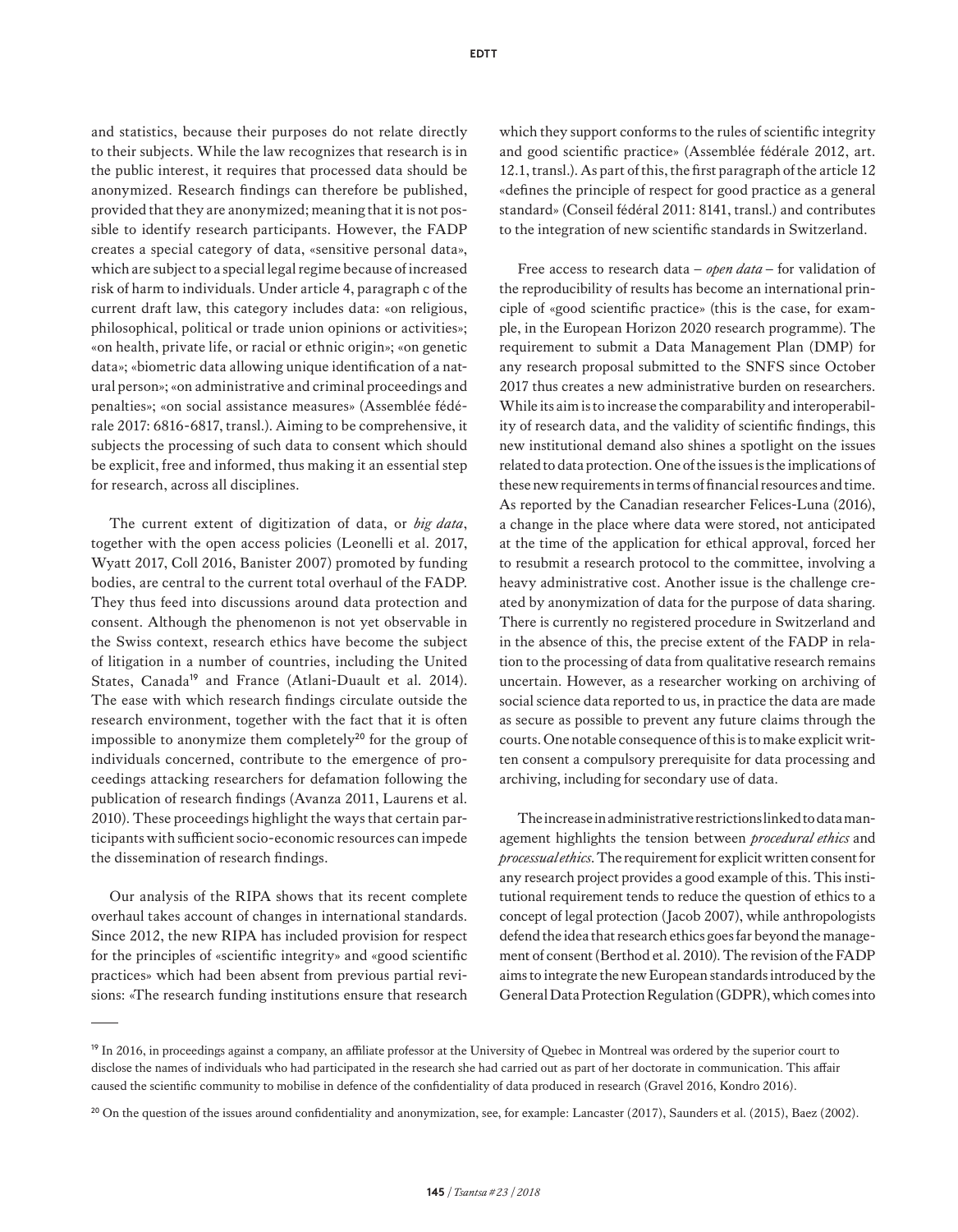force on 25 May 2018. Because of the importance of the issues at stake, we consider it important to reflect on this tension and the different options for responding to it.

#### **Between procedural ethics and processua<sup>l</sup> ethics: tensions in research practices**

This second part of the paper explores the tensions between *procedural ethics* and *processual ethics* in relation to the positioning and practice of anthropological research. The difference between these two understandings of ethics is manifest in the different responses to the scandals that have marked the history of the biomedical sciences, on the one hand, and anthropology, on the other. While the former focused their attention on the rights of individuals to protection and informed consent, the latter have rather positioned ethical concerns as part of a politicization of research and the development of reflective, situated and relational approaches (Ellis 2007, Ferdinand et al. 2007, Hoeyer et al. 2005). In order to understand the specific nature of research ethics as it has developed in anthropology, it is necessary to study the way in which it emerged.

#### Field relations, power relations?

Fundamental reflection on the rights and protection of research participants emerged in the 1970s, linked to geopolitical reformulations arising from the processes of decolonization. These reformulations radically changed the traditional research object of anthropology – small scale societies considered as «other» – and so provided the opportunity for critical review of the history of the discipline and the knowledge produced until then. In a general climate of social change, both the conditions in which knowledge was produced and the ways in which such knowledge was used were reconsidered in the light of the complex power relations between colonizers and the colonized, thus leading to questioning at the heart of anthropological reflection on the relationship between knowledge and power (Clifford et al. 1986).

In this context, politicization of the moral responsibility of researchers and the development of epistemological and methodological rather than procedural responses emerged. Reflexivity became an essential constituent of the anthropological approach, to the extent that the analysis of relationships with research participants and with social situations became an integral part of the approach, from access to the field to the publication of results. Seeking to develop a more symmetrical relationship between researchers and participants, dialogical and polyphonic approaches (Crapanzano 1977, Dwyer 1977)

were also developed in order to give more weight and visibility to the voices and visions of people under study. While criticized as representing political reductionism, with the relationships between participants and researcher reduced to a question of writing (Muller 2004, Rabinow 1985), these attempts contributed to the development of participative and collaborative research models (Boser 2007). In such approaches, the researcher's questions are made shared with the participants by providing them with regular reports and discussing the findings, while leaving the researchers free to analyse and interpret (on processes of restitution of results see in particular Olivier de Sardan 2014, Ossipow 2014).

The politicized and relational ethical approach developed by anthropologists has led them to place the question of informed consent in a wider research context. This is justified, in their view, by the fear of reducing this reflective political awareness by focusing the ethical issues on the informed consent procedure, which would become devoid of content, a simple administrative procedure, serving principally to provide legal protection for the institutions and researchers without taking account of the complexity of the multiple ethical issues confronting anthropologists when conducting research in the field. As stressed by Lederman (2006b), these issues are characterized by considering a multiplicity of stakeholders with varying understandings of what is «good» or «fair». Raymond Massé provides a useful summary of the anthropological conception of the relationship between power and ethics:

*The field of ethics is [...] concerned with individual and collective mechanisms for arbitrage and resolution of moral conflicts. However, in every society, these processes of arbitrage reflect existing power relations between the various interest groups which participate in the discussion. Ethics is therefore a space for the comparative analysis of models for the resolution of moral conflicts and economic, political and religious power relations which influence the reproduction (or marginalization) of certain moral values. It recognizes that consent and moral consensus are often forced and that they are consequent on socio-political uses of moral norms.* (Massé 2016, transl.)

Unlike *procedural ethics*, the *processual ethics* promoted by anthropologists thus holds to the idea that neither ethical protocols nor deontological principles provide rules for the ethical and moral questions that arise in the course of research, including fieldwork, data analysis, writing and dissemination of results. In line with the inductive and processual nature of the approach to research, it is the researcher's responsibility to consider them as they arise and resolve them, in particular in dialogue with the participants and the colleagues concerned (Berthod et al. 2010). The will to support *processual ethics* is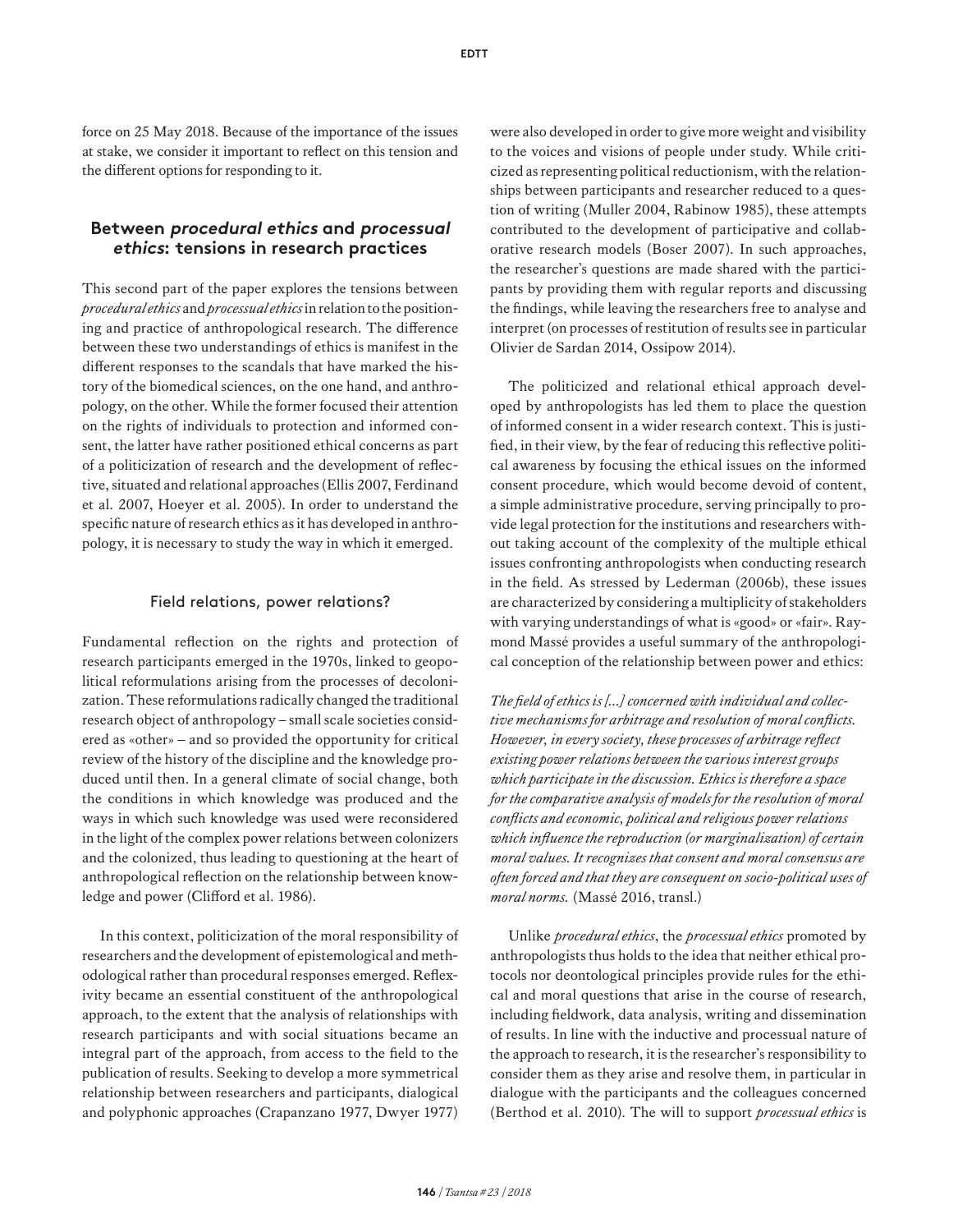reflected in the non-restrictive ethical principles promoted by anthropological associations such as the American Anthropological Association (1971, see Fassin 2008) and the SAA. These principles are based first and foremost on respect for the individuals who are the subject of study, in particular in terms of anonymity and confidentiality. Rather than promote *procedural ethics* or rely on assessment by IRBs, they have tended to rely on the «reputation» of the institutions involved in the research, such as universities and funding institutions, and on the approval of peers and research participants.

#### Ethical science, good science?

What are the effects of the epistemological, methodological and political tensions between *procedural ethics* and *processual ethics* on the identity of the discipline and research practices? In recent years, there has been renewed interest in ethics and morality in anthropology, to the point that certain authors speak of an «ethical turn» (Throop 2016, Fassin 2014, Caplan 2003)<sup>21</sup>. While power relations have served as the basis for critical analyses developed in anthropology, they have also reached certain explanatory limitations, partly leading to this ethical turn (Keane 2016). However, these fundamental questions about the place of ethics and morality in anthropology and the posture of the researcher when she or he investigates ethics or morality remain very far from the practical questions and administrative actions to which anthropologists submit when their research proposals are allocated for assessment by an ethics committee.

Contrary to the development of *processual ethics* which characterizes anthropology, the regulation of research ethics instead institutes *procedural ethics*, inspired by the biomedical sciences. In the biomedical world, since the 1990s, research ethics has become institutionalized, particularly because of the importance of the ethical and social issues raised by research on the human genome. While the starting point is a vision of «good» science, disinterested and objective, which can be distinguished from the abuses linked to its social uses (Kerr et al. 1997), the integration of ethical concerns has become central to research activities. Ethics is thus contributing to the establishment of distinctions between «good» and «bad» science, related to the higher or lower ethical standards respectively applied in practice (Wainwright et al. 2006). This leads to a simultaneous internalization by researchers of ethical concerns and delegation to regulatory authorities, which cause the weight of ethical responsibilities to be laid on external bodies, thus allowing it to be removed from the researchers themselves.

In this context, where adherence to *procedural ethics* is used to distinguish «good» research practice from unethical one, anthropologists find themselves in an uncomfortable position. The round table organised by the EDTT during the 2016 SAA annual conference (see footnote 5) provides an illuminating example of this. Following criticism of the formalism which is guiding the institutionalization of research ethics, two critical issues emerged. The first concerns the perception of the discipline by non-anthropologists, who might consider that the «methodological exceptionalism» defended by anthropologists tends to deny the risks incurred by their research participants.

The second issue concerns obstacles to interdisciplinary dialogue. Anthropologists are tending to adopt a defensive posture and to show that the *processual ethics* which they support reflects higher ethical standards that the *procedural ethics* of the committees. However, rather than encouraging a deeper understanding of the two types of ethics, this posture, by presenting the research practices of anthropologists as being able to do without any form of external regulation, tends rather to increase the dogmatism of the positions on both sides.

One of the challenges currently confronting anthropologists is therefore to legitimize the criticism of *procedural ethics* and the degree of resistance to third party evaluation which results from it, while affirming the ethical nature of their research practices. Indeed, although the focus on arrangements for formal consent applied by cantonal ethics commissions on the biomedical model is considered as problematic, the concern to protect research participants is fully shared by anthropologists. The question is how to develop a common ethics which has the will to protect individuals at its heart, while recognizing that the means of achieving this may diverge. The concept of protection actually arises from a vision of research in which the participants consent to take risks in the name of the advancement of science and in return should be protected by third party agencies – the ethical regulatory authorities –

<sup>&</sup>lt;sup>21</sup> At international level, we observe a boom of publications about the ethical dilemmas experienced by anthropologists and the solutions they have found. Among these, we note the *Problematorio blog* (<https://problematorio.wordpress.com/blog>); the Field Notes: Ethics series in the journal *Cultural Anthropology* (<https://culanth.org/fieldsights/215-field-notes-ethics>) and the forthcoming publication *Case Studies in Social Science Research Ethics* [\(http://methods.sagepub.com/writeethicscase](http://methods.sagepub.com/writeethicscase)), the Qualitative Social Research Forum ([http://www.qualitative-research.net/index.php/fqs/](http://www.qualitative-research.net/index.php/fqs/browseSearch/identifyTypes/view?identifyType=Debate%3A%20Ethics) [browseSearch/identifyTypes/view?identifyType=Debate%3A%20Ethics](http://www.qualitative-research.net/index.php/fqs/browseSearch/identifyTypes/view?identifyType=Debate%3A%20Ethics)), not forgetting the *Ethical Case Studies in Ethnological Research* published by the EDTT and mentioned in footnote 4.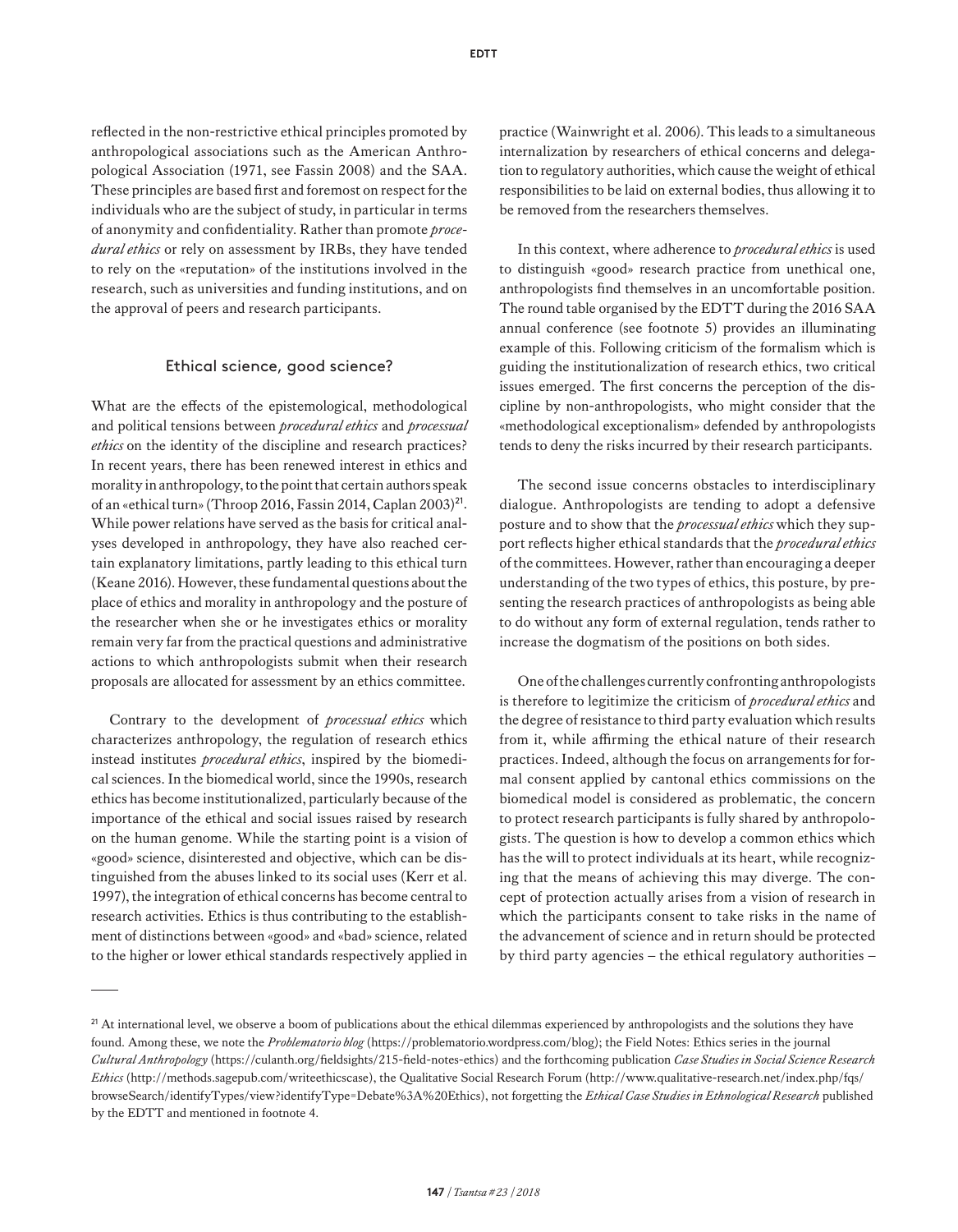which will check that ethical principles are respected, weighing the benefits of the research against the risks incurred by research participants. This vision considers the research participants as vulnerable people whose interests need to be protected from the enthusiasm of the researchers and defines the research activity as *a priori* dangerous (Felices-Luna 2016).

However, it can be the case that anthropologists study groups of people who have more prestige and power than they do. If, according to this logic, such people must also be protected, there is a risk that they will dictate the results of the research and extinguish all the critical value of an anthropological approach, which aims, above all, to question what is understood as common sense, to take a sideways look at its subject and to create unexpected relationships between data, giving rise to reflection, rather than answering questions (Boden et al. 2009). In addition, it is impossible to know in advance the extent to which the findings of a research study will be capable of harming any given group of stakeholders, as the uses of research sometimes take surprising forms (Bamu et al. 2016, Hoeyer et al. 2005).

The issue here is ultimately about recognition of the legitimacy of the ethnographic approach, once its specific characteristics have been explained. What room for manoeuvre is available to researchers and representatives of the anthropology profession in the face of the institutionalization and bureaucratization of research ethics? What are the options for positioning and action in the face of these developments in the processes of legitimization and control of research? In order to address these questions, we will present and discuss three possible postures which anthropologists could adopt and characterize the risks and issues associated with each of them.

#### Moralism, pragmatism and dialogue: postures and alternatives

The first posture, which we describe as moralist, is the most radical. It consists in contesting the authority of ethics committees because the criteria applied by them are not appropriate to ethnographic research and their real effectiveness in protecting research participants is questioned. This would be a refusal to participate in an exercise seen as having undesirable effects on the research itself and in particular in a contractualization of research relationships originally constructed on the basis of a concept of ethnographic engagement. The concrete objective of such a posture would doubtless be to convince as many people as possible of the specific and different nature of ethnographic approaches and ultimately to obtain differentiated treatment in relation to ethics. However, the main risk related to such positioning is that it would undermine the scientific legitimacy of research practices, by giving the impression that the discipline rejects the validity of ethical questions themselves, or less radically, that it refuses to delegate the validation of research ethics to an external body. The problem is that while the concept of anthropological engagement is meaningful to anthropologists and their closest colleagues, it is less clear that it is convincing to a wider public, particularly as this posture implies that the anthropologist is the only person who can judge the ethics of his or her own engagement.

A second posture would consist in working within the system, without engaging with it more than necessary. It takes its inspiration from ethnographic pragmatism, which has long demonstrated the limits of the ability of institutions and rules to restrict individual practices, as researchers have made use of room for manoeuvre, inventing ways round and strategies to avoid obstacles. The concept of the undesirable effects of the institutional arrangements is still present in this option but the response is different. Situated between challenge and pragmatic acceptance, it involves submitting to the new procedures and playing the institutional game, without necessarily subscribing to the principles underlying them. The challenge here is to maintain the specific characteristics and freedoms of the discipline of anthropology while adapting to the new constraints of *procedural ethics*. We see two risks in such a posture. The first would be an implicit reduction of the question of ethics to this form of «procedural detour». Would there not be a risk that anthropologists would accept that the question of ethics came down in the end to this superficial participation and treatment? Secondly, any administrative and linguistic framework has a performative dimension. Bending to ethical standards developed for other methodological and epistemological approaches carries the risk of radically changing ethnographic research, both in its objects – through the avoidance of sensitive issues – and its methods, for example by encouraging formal interviews rather than participant observation. While this option is in fact now widely adopted in response to increasing formal ethical requirements, we consider that the associated risks are undesirable.

Finally, the third posture we wish to set out here is that of participation in dialogue around research ethics and engagement in its institutionalization. It is based on the hope that ethics committees will become more open to *processual ethics* and to progress in the quality of the treatment of ethical questions in the cases specific to ethnographic research. Such a posture has been promoted by a range of researchers (see, for example, Lederman 2006c). It involves acceptance of the idea that action is required on the regulation and governance of research ethics, whether for societal or for more fundamental ethical reasons. This position brings a critical but open mind to bear on the current operation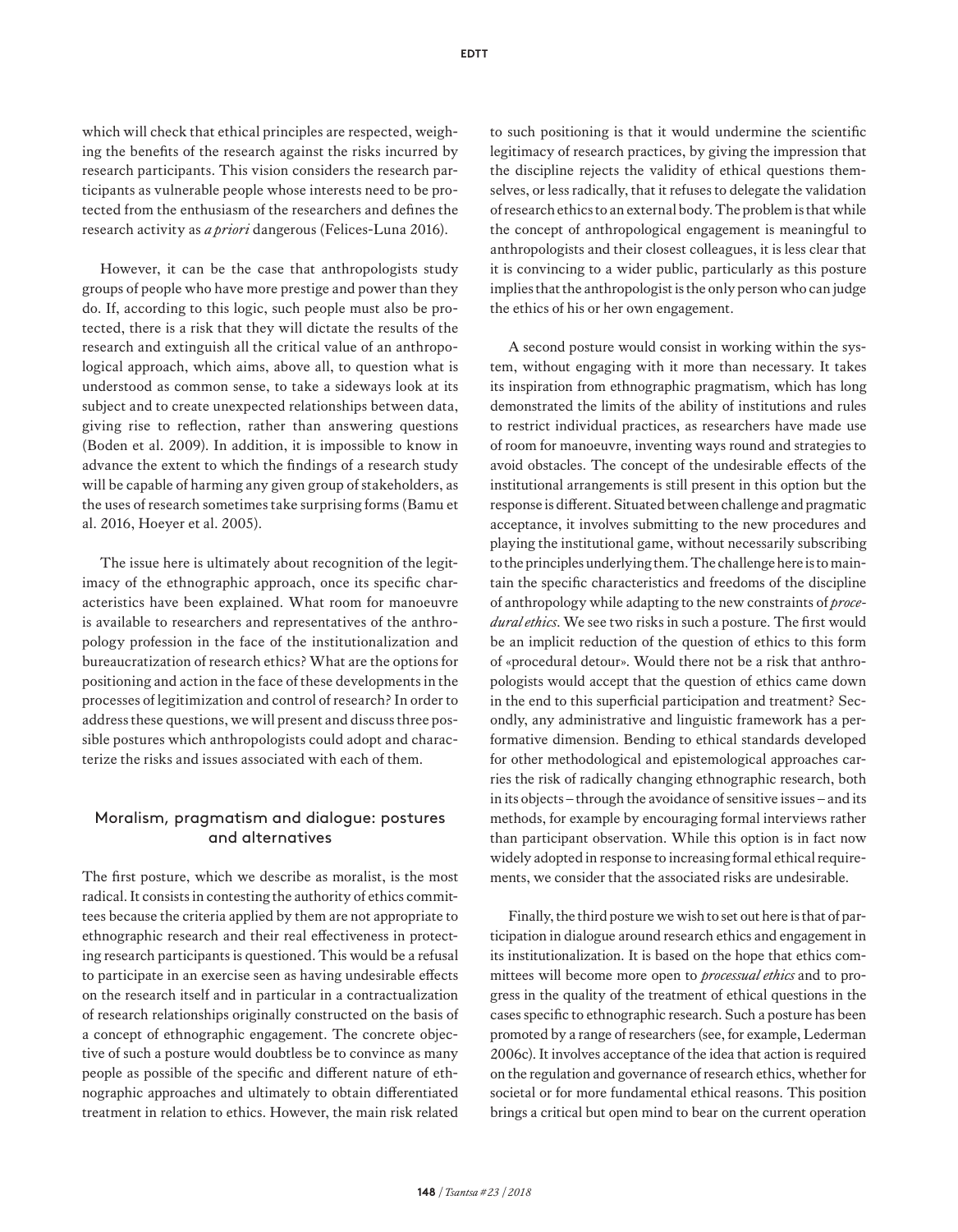of the institutions responsible for research ethics, and aims to engage in the debate in order to improve the institutional treatment of research ethics. The main risk of participation lies in the possibility of more rigid positions and aggravation of mutual misunderstandings. The risk of failed engagement would be to lose the opportunity for institutional improvement, while having contributed to undermining the basis for a more comprehensive resistance to the process of bureaucratization of ethics.

The possible ways of achieving such participation remain to be discussed in more detail. We can see two main alternatives here. It would be possible to promote the inclusion of anthropologists and other social scientists who use qualitative research methods within existing ethics committees. This would involve accepting their operating methods and activating a dialogue between representatives of *procedural ethics* and *processual ethics*. This choice would seek to reform the institutions from within by increasing their specific skills relating to qualitative social sciences, which could be mobilized when required, while maintaining the crosscutting and generalist nature of the committees.

The second alternative would be to create committees specific to disciplines or groups of disciplines, such as an ethics committee for the social sciences. This implies acceptance that a «committee» is a suitable instrument for the needs of the researcher in terms of research ethics and of the formality that it involves, even if it is possible to enlarge its objectives and role, so that it is more focused on the needs of researchers. An argument in favour of the creation of discipline-specific committees is the competence of the experts to assess research proposals in terms of their methodological, epistemological and ethical specificities. Rather than see projects promoting *processual ethics* assessed in the light of *procedural ethics* criteria, this would mean developing forms of assessment adapted to the specific features of our discipline. It might also be the case that a committee composed of experts in the discipline would be in a better position to identify attempts to evade or get around ethical criteria within a project.

One of the fundamental questions that would be posed by the creation of a committee specific to a disciplinary field is that of the cross-cutting nature of ethical criteria. Nevertheless, the constitution of committees specific to qualitative social sciences would have the advantage of developing new formal approaches, of adjusting the assessment criteria, and of including greater complexity. In other words, it would encourage the articulation and integration of *procedural* and *processual* ethics. Such committees might be organized within universities or at the level of professional associations, such as the SAA. In order to avoid the multiplication of isolated initiatives, it seems important not to lose sight of the resulting communication and coordination needs. It would be essential to open up a discussion on the establishment of such committees and their ways of working, not only within the anthropology community but more widely among researchers in the qualitative social sciences.

Finally, because of the importance of the ethical questions faced by students and researchers in the conduct of their fieldwork, we consider it crucial to promote dialogue around research ethics by creating a range of spaces for it, and to support interdisciplinary education in research ethics, which remains rare in universities.

#### **Conclusion**

As background to the debate on regulation and control of research ethics, it is useful to remember a fundamental difference between two approaches to the question of ethics. The first focuses on participants and their protection. It is the basis for the development of ethics committees and the principle of informed consent. As we have seen, its source lies in the major scandals which tarnished the history of medical research in the 20th century. On the contrary, the second approach draws attention to the social and political implications of research activities in a much broader way. In response to scandals related to the uses of social sciences in (post)colonial and hegemonic State projects, anthropology and the qualitative social sciences recognize the political and situated dimension of scientific knowledge and favour the second approach. These two ethical approaches are reflected in two different definitions of the problems that could result from participation (or not) in research. To put it in simple terms, the first approach frames the question in terms of individuals and direct impacts, particularly in relation to the physical or psychological safety of the individual. The second integrates the phenomena of collective domination and social critique and asks itself questions about the relationship between research practices and social (re)production.

These two ethical approaches may complement each other's. Nevertheless, emphasizing on one or the other leads to profoundly different ethical positioning. When this difference between systems of representation of ethics is not defined, it undermines the debate and leads to mutual misunderstanding. The fundamental point is that formal procedures for regulation of research ethics tend to leave no space for ethical approaches related to social critique. In recalling the critical and reflective dimension of ethics, we see a fundamental role for the social sciences to play in the regulation of research ethics. Rather than focusing on whether or not tools such as ethics committees or informed consent forms are suitable for ethnographic methods, there is a need for reflection on new, complementary, tools, which will question the societal consequences of research.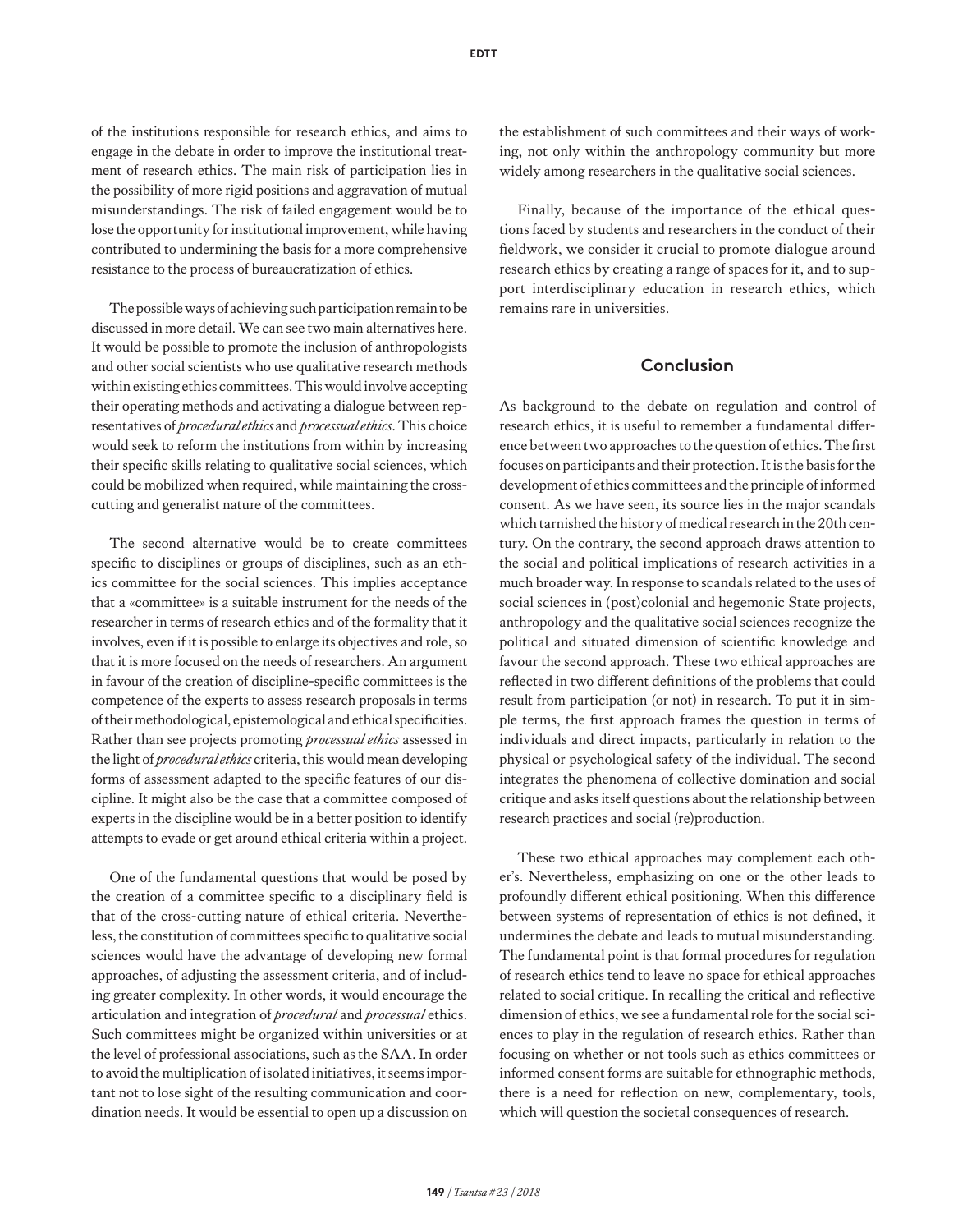## **REFERENCES**

**Académie Suisse des Sciences Médicales (ASSM)**. 2016. «Consentement général: un modèle uniforme pour faciliter la recherche sur tout le territoire suisse». *Bulletin de l'ASSM* 3. [https://](https://www.samw.ch/fr/Publications/Bulletins-ASSM/Bulletins-archives.html) [www.samw.ch/fr/Publications/Bulletins-ASSM/Bulletins-archives.](https://www.samw.ch/fr/Publications/Bulletins-ASSM/Bulletins-archives.html) [html](https://www.samw.ch/fr/Publications/Bulletins-ASSM/Bulletins-archives.html), consulté le 8 décembre 2017.

2015. *Recherche avec l'être humain – Guide pratique. 2e édition, révisée et adaptée à la Loi relative à la recherche sur l'être humain*. Berne: Académie Suisse des Sciences Médicales.

**Amit Vered**. 2000. «The University as Panopticon. Moral Claims and Attacks on Academic Freedom», in: Strathern Marilyn (ed.), *Audit Cultures: Anthropological Studies and Accountability, Ethics and the Academy*, p. 215-235. London: Routledge.

**Assayag Jackie**. 2008. «L'anthropologie en guerre. Les anthropologues sont-ils tous des espions?». *L'Homme* 187-188: 135-167.

**Assemblée fédérale**. 2017. «Projet de loi fédérale sur la révision totale de la loi fédérale sur la protection des données et sur la modification d'autres lois fédérales (État le 14 novembre 2017)». *Feuille fédérale* 45: 6803-6884.

2012. L*oi fédérale sur l'encouragement de la recherche et de l'innovation (LERI) du 14 décembre 2012 (État le 1er mars 2017)*. [https://www.](https://www.admin.ch/opc/fr/classified-compilation/20091419/index.html) [admin.ch/opc/fr/classified-compilation/20091419/index.html](https://www.admin.ch/opc/fr/classified-compilation/20091419/index.html), consulté le 8 décembre 2017.

2011. *Loi fédérale relative à la recherche sur l'être humain (LRH) du 30 septembre 2011 (État le 1er janvier 2014)*. [https://www.admin.ch/opc/](https://www.admin.ch/opc/fr/classified-compilation/20061313/index.html) [fr/classified-compilation/20061313/index.html,](https://www.admin.ch/opc/fr/classified-compilation/20061313/index.html) consulté le 8 décembre 2017.

1983. «Loi fédérale sur la recherche (LR) du 7 octobre 1983». *Feuille fédérale* 3 (41): 1087-1096.

1968. «Loi fédérale sur l'aide aux universités (Du 28 juin 1968)». *Feuille fédérale* 2 (27): 10-21.

**Atlani-Duault Laëtitia, Dufoix Stéphane**. 2014. «Les sciences sociales saisies par la justice». *Socio* 3. [http://socio.revues.org/617,](http://socio.revues.org/617) consulté le 8 décembre 2017.

**Avanza Martina**. 2011. «L'enquête en procès. Droit et pratique des sciences sociales». *La Vie des idées*. [http://www.laviedesidees.](http://www.laviedesidees.fr/L-enquete-en-proces.html) [fr/L-enquete-en-proces.html](http://www.laviedesidees.fr/L-enquete-en-proces.html), consulté le 8 décembre 2017.

2008. «Comment faire de l'ethnographie quand on n'aime pas ‹ses indigènes›? Une enquête au sein d'un mouvement xénophobe», in: Fassin Didier, Bensa Alban (dir.). *Les politiques de l'enquête. Épreuves ethnographiques*, p. 41-58. Paris: La Découverte.

**Baez Benjamin**. 2002. «Confidentiality in Qualitative Research: Reflections on Secrets, Power and Agency». *Qualitative Research* 2  $(1): 35-58.$ 

**Bamu Beryl, De Schauwer Elisabeth, Van Hove Geert**. 2016. «I can't say I wasn't anticipating it, but I didn't see it coming in this magnitude: A Qualitative Fieldwork Experience in the North West Region of Cameroon». *The Qualitative Report* 21 (3): 571-583.

**Banister Savilla**. 2007. «Ethical Issues and Qualitative Methods in the 21st Century: How Can Digital Technologies be Embraced in the Research Community?». *Journal of Ethnographic & Qualitative Research* 1 (1): 1-10.

**Berthod Marc-Antoine, Forney Jérémie, Kradolfer Sabine, Neuhaus Juliane, Ossipow Laurence, Papadaniel Yannis, Perrin Julie**. 2010. «Une charte éthique pour les ethnologues? Projet de prise de position de la Société Suisse d'Ethnologie /Eine Ethik-Charta für die Ethnologie? Projekt einer Stellungnahme der SEG». *Tsantsa* 15: 148-65.

**Blondet Marieke, Lantin Mallet Mickaële (dir.)**. 2017. *Anthropologies réflexives. Modes de connaissance et formes d'expérience*. Lyon: Presses Universitaires de Lyon.

**Boden Rebecca, Epstein Debbie, Latimer Joanna**. 2009. «Accounting for Ethos or Programmes for Conduct? The Brave New World of Research Ethics Committees». *The Sociological Review* 57 (4): 727-749.

**Boser Susan**. 2007. «Power, Ethics and the IRB. Dissonance Over Human Participant Review of Participatory Research». *Qualitative Inquiry* 13 (8): 1060-1074.

**Bouillon Florence, Fresia Marion, Tallio Virginie (dir.)**. 2005. *Terrains sensibles: expériences actuelles de l'anthropologie*. Paris: Centre d'études africaines EHESS.

**Burton-Jeangros Claudine (éd.)**. 2017. «L'éthique (en) pratique: la recherche en sciences sociales». *Sociograph – Sociological Research Studies* 34. [http://www.unige.ch/sciences-societe/socio/fr/](http://www.unige.ch/sciences-societe/socio/fr/publications/dernierespublications/sociograph-34-sociological-research-studies) [publications/dernierespublications/sociograph-34-sociological](http://www.unige.ch/sciences-societe/socio/fr/publications/dernierespublications/sociograph-34-sociological-research-studies)[research-studies](http://www.unige.ch/sciences-societe/socio/fr/publications/dernierespublications/sociograph-34-sociological-research-studies), consulté le 8 décembre 2017.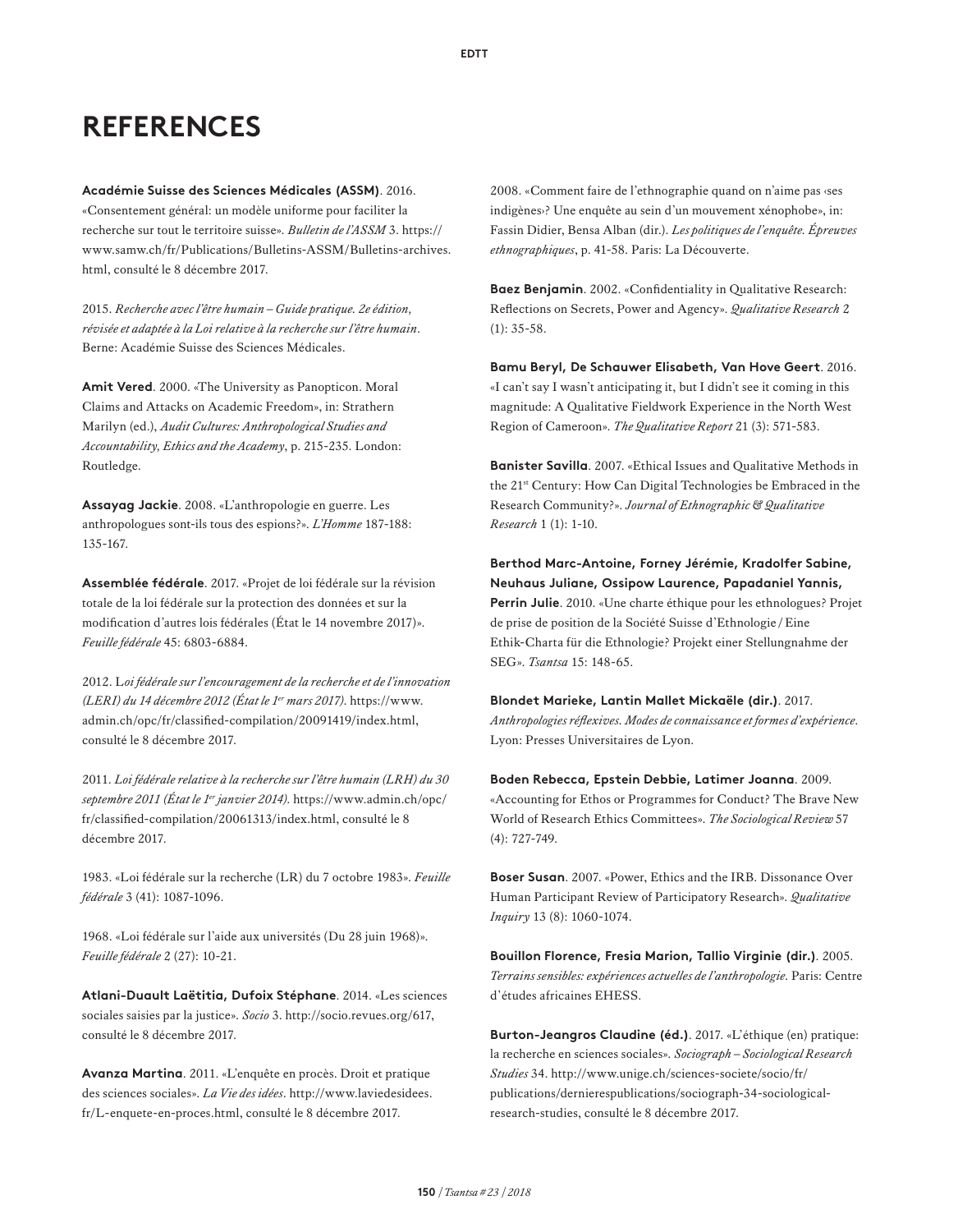**Caplan Pat**. 2003. «Introduction: Anthropology and Ethics», in: Caplan Pat (ed.), *The Ethics of Anthropology. Debates and Dilemmas*, p. 1-33. London: Routledge.

**Cefaï Daniel, Costey Paul**. 2009. «Codifier l'engagement ethnographique? Remarques sur le consentement éclairé, les codes d'éthique et les comités d'éthique». *La Vie des idées*. [http://www.](http://www.laviedesidees.fr/Codifier-l-engagement.html) [laviedesidees.fr/Codifier-l-engagement.html,](http://www.laviedesidees.fr/Codifier-l-engagement.html) consulté le 8 décembre 2017.

**Charmillot Maryvonne**. 2016. «Le rôle politique des chercheur·e·s en sciences sociales». *Discussions de cas éthiques dans la recherche ethnologique*, Société Suisse d'Ethnologie. [http://www.seg-sse.ch/](http://www.seg-sse.ch/pdf/2016-02-15_Charmillot.pdf) [pdf/2016-02-15\\_Charmillot.pdf](http://www.seg-sse.ch/pdf/2016-02-15_Charmillot.pdf), consulté le 8 décembre 2017.

**Clifford James, Marcus George E. (eds.)**. 1986. *Writing Culture: The Poetics and Politics of Ethnography*. Berkeley: University of California Press.

**Coll Sami**. 2016. «Big data, Big Problems?› Enjeux éthiques et sociaux du «big data», in: Epiney Astrid, Nüesch Daniela (Hrsg / éds), *Big Data und Datenschutzrecht/Big Data et droit de la protection des données*, p. 23-33 . Zürich: Schulthess Verlag.

**Conseil fédéral**. 2017. «Message concernant la loi fédérale sur la révision totale de la loi fédérale sur la protection des données et sur la modification d'autres lois fédérales du 15 septembre 2017». *Feuille fédérale* 2017 17.059.

2011. «Message relatif à la révision totale de la loi sur l'encouragement de la recherche et de l'innovation du 9 novembre 2011». *Feuille fédérale* 2011 8089.

2009. «Message relatif à la loi fédérale sur l'aide aux hautes écoles et la coordination dans le domaine suisse des hautes écoles (LAHE) du 29 mai 2009». *Feuille fédérale* 2009 4067.

1988. «Message concernant la loi fédérale sur la protection des données (LPD) du 23 mars 1988». *Feuille fédérale* 2 (18): 421-539.

**Crapanzano Vincent**. 1977. «On the Writing of Ethnography». *Dialectical anthropology* 2 (1): 69-73.

**Dequirez Gaelle, Hersant Jeanne**. 2013. «The Virtues of Improvisation: Ethnography without an Ethics Protocol». *Current sociology* 61 (5-6): 646-660.

**Dwyer Kevin**. 1977. «On the Dialogic of Field Work». *Dialectical anthropology* 2 (2):143-151.

**Ellis Carolyn**. 2007. «Telling Secrets, Revealing Lives: Relational Ethics in Research with Intimate Others». *Qualitative Inquiry* 13 (1): 3-29.

**Fassin Didier**. 2014. «The Ethical Turn in Anthropology: Promises and Uncertainties». *Hau: Journal of Ethnographic Theory* 4 (1): 429-435.

2008. «L'éthique, au-delà de la règle: Réflexions autour d'une enquête ethnographique sur les pratiques de soins en Afrique du Sud». *Sociétés contemporaines* 71 (3): 117-135.

**Felices-Luna Maritza**. 2016. «Attention au chercheur! L'éthique sous la menace de la recherche, la science sous l'emprise des comités d'éthique en recherche». *Déviance et société* 40 (1): 3-23.

**Ferdinand Jason, Pearson Geoff, Rowe Mike, Worthington Frank**. 2007. «A Different Kind of Ethics». *Ethnography* 8 (4): 519-543.

**Fonds national suisse de la recherche scientifique (FNS)**. 2006. *Prise de position du FNS dans le cadre de la procédure de consultation: Le FNS demande une revue fondamentale du projet de loi relative à la recherche sur l'être humain*. Communiqué de presse du 31 mai 2006. [www.snf.ch/SiteCollectionDocuments/por\\_phi\\_the\\_](www.snf.ch/SiteCollectionDocuments/por_phi_the_pm060531_f.pdf) [pm060531\\_f.pdf](www.snf.ch/SiteCollectionDocuments/por_phi_the_pm060531_f.pdf), consulté le 8 décembre 2017.

**FORS**. 2017. *6ème Festival Suisse des méthodes qualitatives – Ethique et recherche qualitative en sciences sociales*. [http://forscenter.ch/fr/fors/](http://forscenter.ch/fr/fors/linscription-est-ouverte-6eme-festival-suisse-des-methodes-qualitatives) [linscription-est-ouverte-6eme-festival-suisse-des-methodes](http://forscenter.ch/fr/fors/linscription-est-ouverte-6eme-festival-suisse-des-methodes-qualitatives)[qualitatives](http://forscenter.ch/fr/fors/linscription-est-ouverte-6eme-festival-suisse-des-methodes-qualitatives), consulté le 8 décembre 2017.

**Gravel Pauline**. 2016. «Divulguer ses sources, un manquement à l'éthique. La communauté défend une universitaire forcée de révéler des informations confidentielles». *Le Devoir*. [http://www.ledevoir.com/](http://www.ledevoir.com/societe/science-et-technologie/483785/recherche-divulguer-ses-sources-un-manquement-a-l-ethique) [societe/science-et-technologie/483785/recherche-divulguer-ses](http://www.ledevoir.com/societe/science-et-technologie/483785/recherche-divulguer-ses-sources-un-manquement-a-l-ethique)[sources-un-manquement-a-l-ethique](http://www.ledevoir.com/societe/science-et-technologie/483785/recherche-divulguer-ses-sources-un-manquement-a-l-ethique), consulté le 8 décembre 2017.

**Hammersley Martyn**. 2009. «Against the Ethicists. On the Evils of Ethical Regulation». *International Journal of Social Research Methodology* 12 (3): 211-225.

2006. «Are Ethical Committees Ethical?». *Qualitative Researcher* 2: 4-8.

**Hoeyer Klaus, Dahlager Lisa, Lynöe Niels**. 2005. «Conflicting Notions of Research Ethics: The Mutually Challenging Traditions of Social Scientists and Medical Researchers». *Social Science & Medicine* 61: 1741-1749.

**Jacob Marie-Andrée**. 2007. «Form-Made Persons: Consent Forms as Consent's Blind Spot». *Political and Legal Anthropology Review* 30 (2): 249-268.

**Jacob Marie-Andrée, Riles Annelise**. 2007. «The New Bureaucracies of Virtue. Introduction». *Political and Legal Anthropology Review* 30 (2): 181-191.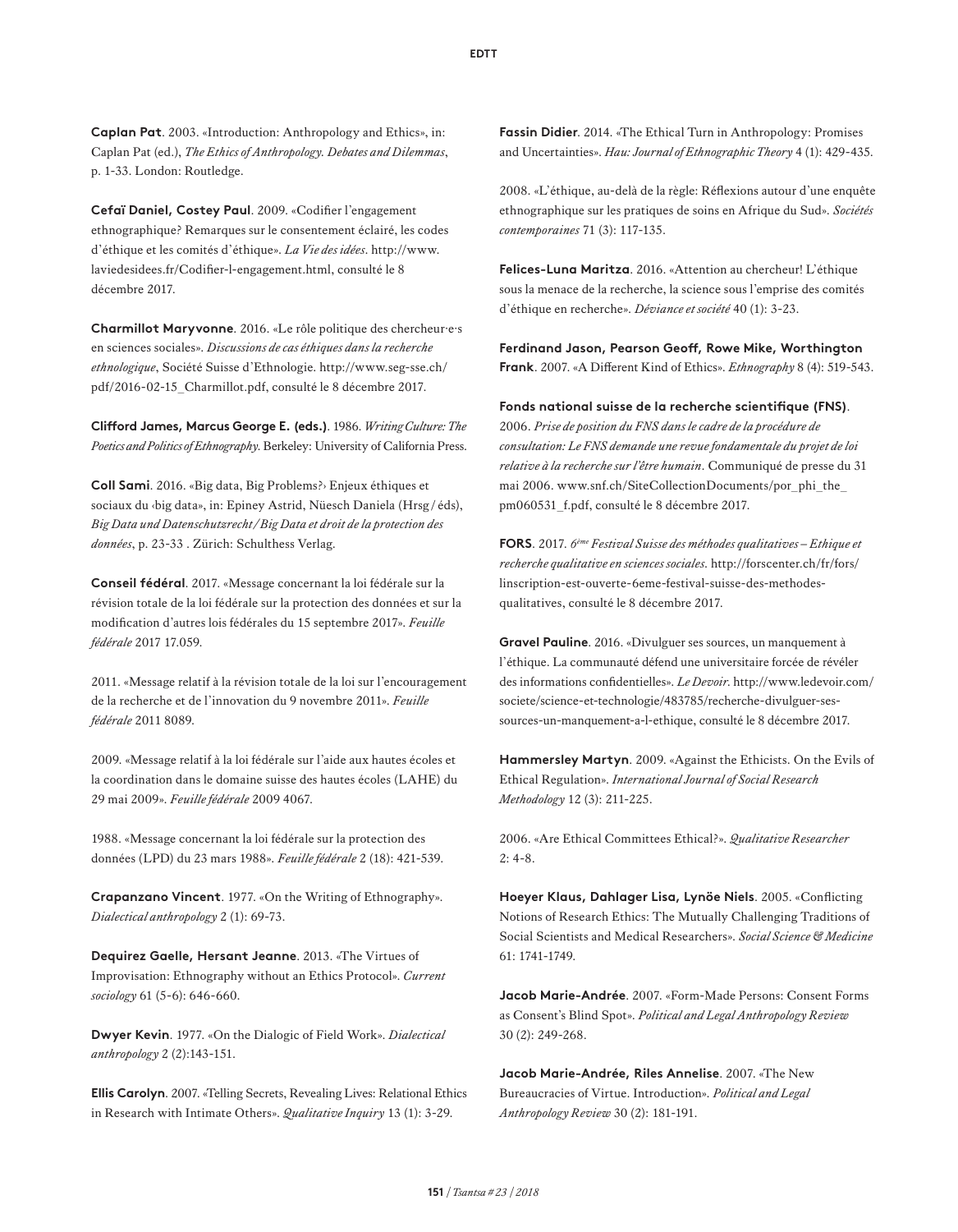**Keane Webb**. 2016. «A Reader's Guide to the Anthropology of Ethics and Morality – Part II». *Somatosphere*. [http://somatosphere.](http://somatosphere.net/2016/10/ethics-and-morality-part-2.html) [net/2016/10/ethics-and-morality-part-2.html](http://somatosphere.net/2016/10/ethics-and-morality-part-2.html), accessed December 8, 2017.

**Kerr Anne, Cunningham-Burley Sarah, Amos Amanda**. 1997. «The New Genetics: Professional's Discursive Boundaries». *The Sociological Review* 45 (2): 279-303.

**Kondro Wayne**. 2016. «Canadian Researcher in Legal Battle to Keep her Interviews Confidential». *Science*. [http://www.sciencemag.](http://www.sciencemag.org/news/2016/11/canadian-researcher-legal-battle-keep-her-interviews-confidential) [org/news/2016/11/canadian-researcher-legal-battle-keep-her](http://www.sciencemag.org/news/2016/11/canadian-researcher-legal-battle-keep-her-interviews-confidential)[interviews-confidential](http://www.sciencemag.org/news/2016/11/canadian-researcher-legal-battle-keep-her-interviews-confidential), accessed December 8, 2017.

**Lancaster Kari**. 2017. «Confidentiality, Anonymity and Power Relations in Elite Interviewing: Conducting Qualitative Policy Research in a Politicised Domain». *International Journal of Social Research Methodology* 20 (1): 93-103.

**Laurens Sylvain, Neyrat Frédéric**. 2010. «Le chercheur saisi par le droit: l'enquête et les sciences sociales en procès?», in: Laurens Sylvain, Neyrat Frédéric (dir.), *Enquêter: de quel droit? Menaces sur l'enquête en sciences sociales*, p. 9-36. Broissieux: Éditions du Croquant.

**Lavanchy Anne**. 2012. «Going under Cover? Ethics, Transparency and Witnessing in Researching Institutions». *Ethical Case Discussions in the Ethnological Research*, Swiss Ethnological Society. [http://www.](http://www.seg-sse.ch/pdf/2012-10-30_Lavanchy.pdf) [seg-sse.ch/pdf/2012-10-30\\_Lavanchy.pdf](http://www.seg-sse.ch/pdf/2012-10-30_Lavanchy.pdf), accessed December 8, 2017.

**Lederman Rena**. 2007. «Comparative ‹Research›: A Modest Proposal concerning the Object of Ethics Regulation». *Political and Legal Anthropology Review* 30 (2): 305-327.

2006a. «Anxious Borders between Work and Life in a Time of Bureaucratic Ethics Regulation». *American Ethnologist* 33 (4): 477-481.

2006b. «The Ethical Is Political». *American Ethnologist* 33 (4): 545-548.

2006c. «IRB Consent Form Dilemmas and the Importance of Local Knowledge». *Anthropology News* 47 (5): 22-2.

**Leins Stefan**. 2012. «Anthropological Research – Financed by Whom?». *Ethical Case Discussions in the Ethnological Research*, Swiss Ethnological Society. [http://www.seg-sse.ch/pdf/2012-10-30\\_Leins.](http://www.seg-sse.ch/pdf/2012-10-30_Leins.pdf) [pdf](http://www.seg-sse.ch/pdf/2012-10-30_Leins.pdf), accessed December 8, 2017.

**Leonelli Sabina, Rappert Brian, Davies Gail**. 2017. «Data Shadows: Knowledge, Openness, and Absence». Science, Technology, & Human Values 42 (2): 191-202.

**Madec Annick**. 2013. «Bifurcations biographiques entre conviction et responsabilité». *Discussions de cas éthiques dans la recherche ethnologique*, Société Suisse d'Ethnologie. [http://www.seg-sse.ch/](http://www.seg-sse.ch/pdf/2013-08-30_Madec.pdf) [pdf/2013-08-30\\_Madec.pdf](http://www.seg-sse.ch/pdf/2013-08-30_Madec.pdf), consulté le 8 décembre 2017.

**Massé Raymond**. 2016. «Éthique». *Anthropen.org*. Paris: Éditions des archives contemporaines. [https://www.anthropen.org/definition/](https://www.anthropen.org/definition/imprimable/173/456/1) [imprimable/173/456/1](https://www.anthropen.org/definition/imprimable/173/456/1), consulté le 8 décembre 2017.

**Muller Jean-Claude**. 2004. «Du monologue au dialogue ou de l'ambiguïté d'écrire des deux mains». *Anthropologie et sociétés* 28 (3): 147-163.

**Murphy Elizabeth, Dingwall Robert**. 2007. «Informed Consent, Anticipatory Regulation and Ethnographic Practice». *Social Science & Medicine* 65 (11): 2223-2234.

**Olivier de Sardan Jean-Pierre**. 2014. «Des restitutions: pour quoi faire?», in: Schurmans Marie-Noëlle, Dayer Caroline, Charmillot Maryvonne (dir.), *La restitution des savoirs: un impensé des sciences sociales?*, p. 37-51. Paris: L'Harmattan.

1995. «La politique du terrain». *Enquête* 1. [http://journals.](http://journals.openedition.org/enquete/263) [openedition.org/enquete/263](http://journals.openedition.org/enquete/263), consulté le 8 décembre 2017.

**Ossipow Laurence**. 2014. «La restitution: contre-don, contreenquête, contre-chant», in: Schurmans Marie-Noëlle, Dayer Caroline, Charmillot Maryvonne (dir.), *La restitution des savoirs: un impensé des sciences sociales?*, p. 153-170. Paris: L'Harmattan.

**Perrin Julie**. 2017. «Emerging sensibilities towards ethics». Oral presentation at the CUSO Graduate School in Anthropology on Ethics and Anthropological Research, October 5, 2017.

**Petitpierre Geneviève, Gremaud Germaine, Veyre Aline, Bruni Ivo, Diacquenod Cindy**. 2013. «Aller au-delà de l'alibi. Consentement à la recherche chez les personnes présentant une déficience intellectuelle». *Discussions de cas éthiques dans la recherche ethnologique*, Société Suisse d'Ethnologie. [http://www.seg-sse.ch/](http://www.seg-sse.ch/pdf/2013-03-27_Petitpierre.pdf) [pdf/2013-03-27\\_Petitpierre.pdf,](http://www.seg-sse.ch/pdf/2013-03-27_Petitpierre.pdf) consulté le 8 décembre 2017.

**Plankey-Videla Nancy**. 2012. «Informed Consent as Process: Problematizing Informed Consent in Organizational Ethnographies». *Qualitative Sociology* 35 (1): 1-21.

**Rabinow Paul**. 1985. «Discourse and Power: On the Limits of Ethnographic Texts». *Dialectical Anthropology* 10 (1-2): 1-13.

**Ritterbusch Amy**. 2012. «Bridging Guidelines and Practice: Toward a Grounded Care Ethics in Youth Participatory Action Research». *The Professional Geographer* 64 (1): 16-24.